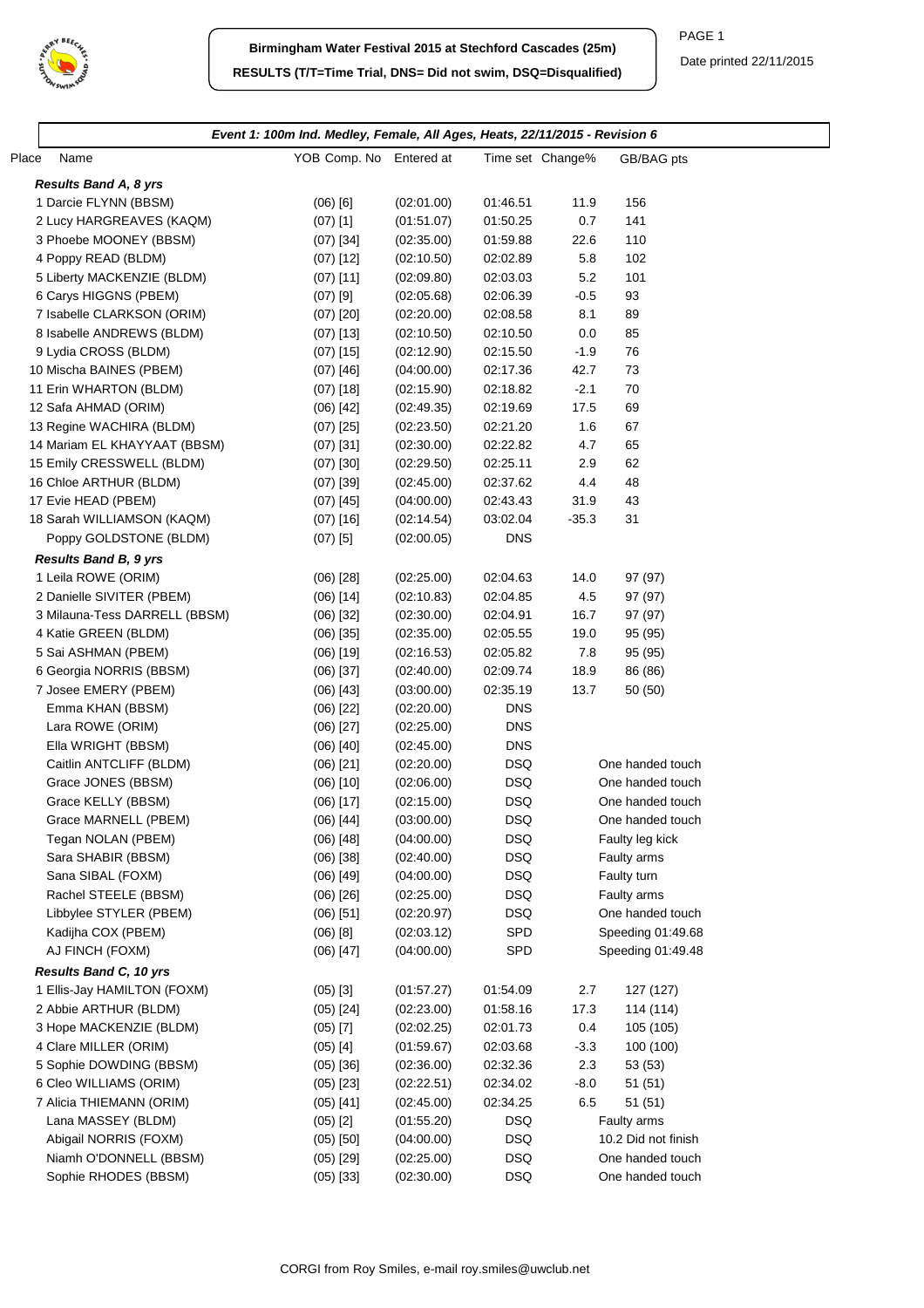

| Place<br>Name                | YOB Comp. No Entered at |            |            | Time set Change% | GB/BAG pts        |
|------------------------------|-------------------------|------------|------------|------------------|-------------------|
| <b>Results Band A, 8 yrs</b> |                         |            |            |                  |                   |
| 1 Omar MAAMOUN (BLDM)        | $(07)$ [14]             | (02:10.50) | 01:48.25   | 17.0             | 102               |
| 2 Charlie BUTCHER (BLDM)     | $(07)$ [3]              | (01:55.00) | 01:49.08   | 5.1              | 100               |
| 3 Luke SARGENT (BLDM)        | $(07)$ [2]              | (01:53.29) | 01:51.08   | 1.9              | 95                |
| 4 Finn WARD (BLDM)           | $(07)$ [21]             | (02:15.10) | 01:54.23   | 15.4             | 87                |
| 5 William VINEY (ORIM)       | $(07)$ [15]             | (02:15.00) | 01:54.71   | 15.0             | 86                |
| 6 Isaac WALTON (FOXM)        | $(07)$ [39]             | (04:00.00) | 01:56.25   | 51.5             | 83                |
| 7 Zachary MICHAEL (ORIM)     | $(07)$ [17]             | (02:15.00) | 01:56.47   | 13.7             | 82                |
| 8 Sonny BUTCHER (BBSM)       | $(07)$ [24]             | (02:20.00) | 02:08.25   | 8.3              | 61                |
| 9 Alex FRYER (BBSM)          | $(07)$ [33]             | (02:35.00) | 02:15.79   | 12.3             | 52                |
| 10 Harry WORRALL (BBSM)      | $(07)$ [30]             | (02:30.00) | 02:16.81   | 8.7              | 50                |
| 11 William MILLICHAMP (KAQM) | $(07)$ [28]             | (02:25.53) | 02:25.62   | $-0.0$           | 42                |
| 12 Harry CHESTERS (KAQM)     | $(07)$ [29]             | (02:26.07) | 02:31.27   | $-3.5$           | 37                |
| 13 Ethan DAVIDSON (PBEM)     | $(07)$ [40]             | (04:00.00) | 02:31.97   | 36.6             | 37                |
| 14 Ryan MASSEY (BLDM)        | $(07)$ [16]             | (02:15.00) | 02:35.94   | $-15.5$          | 34                |
| 15 Jack CHANG (PBEM)         | $(07)$ [38]             | (04:00.00) | 02:54.20   | 27.4             | 24                |
| 16 Junaid KHAN (BBSM)        | $(07)$ [35]             | (02:40.00) | 02:55.52   | $-9.7$           | 24                |
| 17 Bruce STEVENSON (PBEM)    | $(07)$ [37]             | (04:00.00) | 02:58.38   | 25.6             | 22                |
| Mason CARLESS (PBEM)         | $(07)$ [23]             | (02:17.65) | <b>DNS</b> |                  |                   |
| Zachary WILSON (BBSM)        | $(07)$ [31]             | (02:30.00) | <b>DNS</b> |                  |                   |
| <b>Results Band B, 9 yrs</b> |                         |            |            |                  |                   |
| 1 Jacob DUNN (PBEM)          | $(06)$ [13]             | (02:10.05) | 02:10.03   | 0.0              | 59 (59)           |
| Marcus ANTRIM (BBSM)         | $(06)$ [25]             | (02:20.00) | <b>DSQ</b> |                  | Faulty turn       |
| Bradley FREER (KAQM)         | $(06)$ [26]             | (02:22.13) | <b>DSQ</b> |                  | Faulty leg kick   |
| Dylan HUNT (PBEM)            | $(06)$ [41]             | (04:00.00) | <b>DSQ</b> |                  | One handed touch  |
| Aryan MASSEY-ARORA (ORIM)    | $(06)$ [27]             | (02:25.00) | <b>DSQ</b> |                  | Faulty arms       |
| Ben MCGRATH (FOXM)           | $(06)$ [42]             | (04:00.00) | <b>DSQ</b> |                  | Faulty turn       |
| Harrison ROBERTS (BLDM)      | $(05)$ [36]             | (02:45.00) | DSQ        |                  | pull on lane rope |
| Jacob SMITH (KAQM)           | $(06)$ [9]              | (02:03.31) | DSQ        |                  | Faulty arms       |
| Oliver THORNE (BLDM)         | $(06)$ [12]             | (02:10.00) | DSQ        |                  | One handed touch  |
| Jack ATKINS (BLDM)           | $(06)$ [22]             | (02:15.23) | SPD        |                  | Speeding 01:43.50 |
| James BAYNHAM (BBSM)         | $(06)$ [19]             | (02:15.00) | SPD        |                  | Speeding 01:52.16 |
| James LONG (BBSM)            | $(06)$ [18]             | (02:15.00) | SPD        |                  | Speeding 01:52.19 |
| Sam ROTHERHAM (ORIM)         | $(06)$ [11]             | (02:10.00) | SPD        |                  | Speeding 01:56.36 |
| George WOOD (KAQM)           | $(06)$ [10]             | (02:08.93) | SPD        |                  | Speeding 01:53.56 |
| Results Band C, 10 yrs       |                         |            |            |                  |                   |
| 1 Alfie COWIE (FOXM)         | $(05)$ [43]             | (04:00.00) | 01:52.37   | 53.1             | 91 (91)           |
| 2 Gabriel LINS (ORIM)        | $(05)$ [7]              | (02:00.00) | 01:53.30   | 5.5              | 89 (89)           |
| 3 Charlie WARD (BLDM)        | $(05)$ [4]              | (01:55.20) | 01:56.12   | $-0.7$           | 83 (83)           |
| 4 Oliver ATKIN (BLDM)        | $(05)$ [5]              | (01:56.02) | 01:57.20   | $-1.0$           | 81 (81)           |
| 5 Christian STANLEY (BBSM)   | $(05)$ [32]             | (02:32.00) | 02:02.41   | 19.4             | 71 (71)           |
| Matthew COWLING (BBSM)       | $(05)$ [34]             | (02:38.00) | <b>DNS</b> |                  |                   |
| Danyal GRETTON (FOXM)        | $(05)$ [8]              | (02:02.36) | DSQ        |                  | Faulty leg kick   |
| Janos MAZAK (ORIM)           | $(05)$ [6]              | (02:00.00) | DSQ        |                  | Faulty turn       |
|                              |                         |            |            |                  |                   |
| Alexander WILSON (BBSM)      | $(05)$ [20]             | (02:15.00) | DSQ        |                  | Faulty turn       |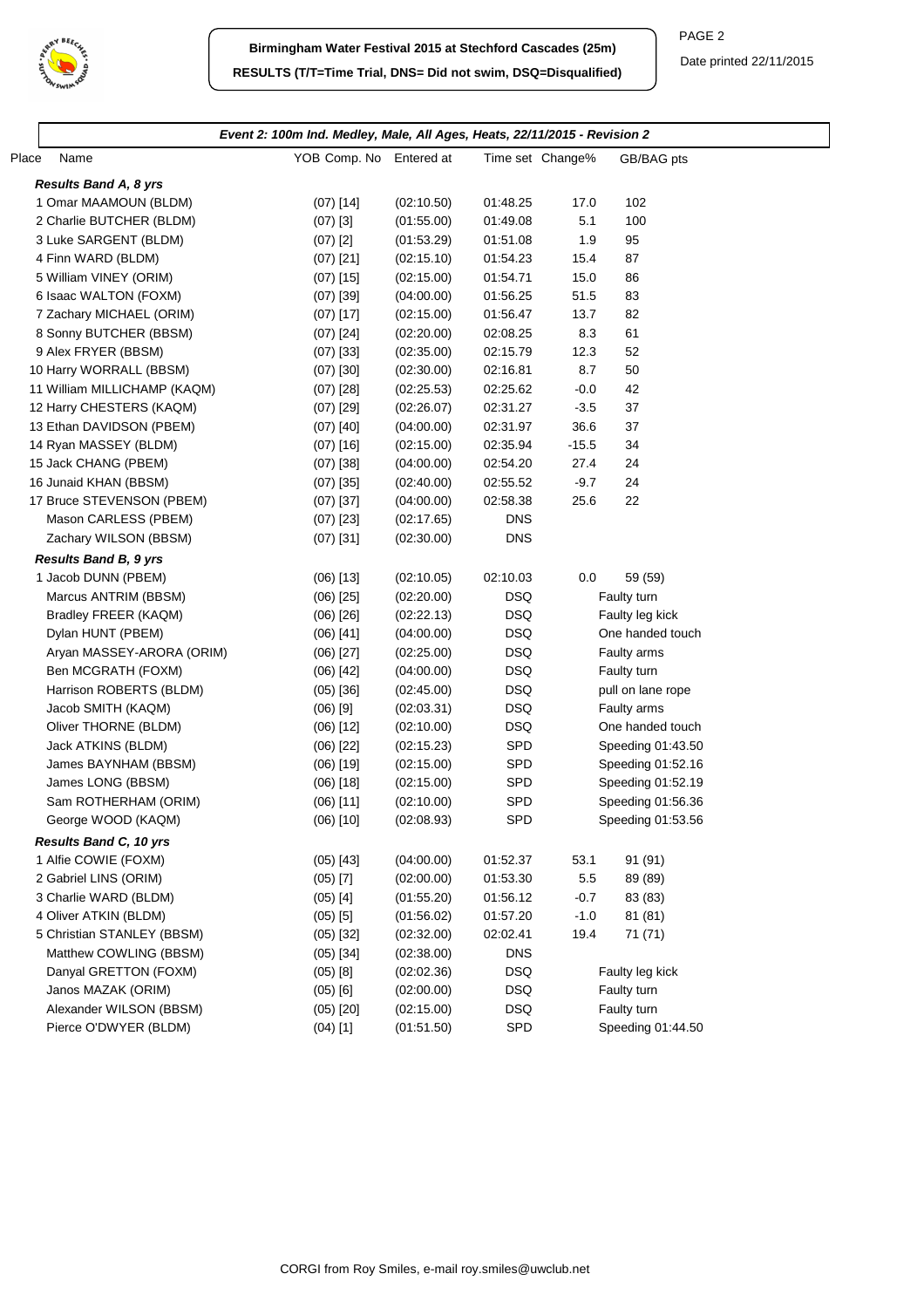

PAGE 3

Date printed 22/11/2015

 $\overline{\phantom{0}}$ 

|                                |     | Event 3: 25m Backstroke, Female, 8 yrs, Heats, 22/11/2015 - Revision 2 |            |            |                  |            |
|--------------------------------|-----|------------------------------------------------------------------------|------------|------------|------------------|------------|
| Place<br>Name                  |     | Band YOB Comp. No Entered at                                           |            |            | Time set Change% | GB/BAG pts |
| <b>Overall Result</b>          |     |                                                                        |            |            |                  |            |
| 1 Lucy HARGREAVES (KAQM)       | (A) | $(07)$ [1]                                                             | (00:22.62) | 00:22.39   | 1.0              |            |
| 2 Poppy GOLDSTONE (BLDM)       | (A) | $(07)$ [3]                                                             | (00:23.95) | 00:23.36   | 2.4              |            |
| 3 Evie JENKINS (KAQM)          | (A) | $(07)$ [2]                                                             | (00:23.35) | 00:23.48   | $-0.5$           |            |
| 4 Darcie FLYNN (BBSM)          | (A) | $(06)$ [13]                                                            | (00:28.30) | 00:24.67   | 12.8             |            |
| 5 Connie PALMER (BLDM)         | (A) | $(07)$ [20]                                                            | (00:30.20) | 00:24.77   | 17.9             |            |
| 6 Madeleine BROWN (BBSM)       | (A) | $(07)$ [18]                                                            | (00:28.71) | 00:25.63   | 10.7             |            |
| 7 Regine WACHIRA (BLDM)        | (A) | $(07)$ [7]                                                             | (00:26.67) | 00:26.11   | 2.0              |            |
| 8 Esme GILES (ORIM)            | (A) | $(07)$ [9]                                                             | (00:27.34) | 00:26.32   | 3.7              |            |
| 9 Poppy READ (BLDM)            | (A) | $(07)$ [17]                                                            | (00:28.50) | 00:26.33   | 7.6              |            |
| 10 Phoebe MOONEY (BBSM)        | (A) | $(07)$ [30]                                                            | (00:36.00) | 00:26.45   | 26.5             |            |
| 11 Grace COOPER (BLDM)         | (A) | $(07)$ [16]                                                            | (00:28.50) | 00:26.50   | 7.0              |            |
| 12 Mischa BAINES (PBEM)        | (A) | $(07)$ [19]                                                            | (00:29.47) | 00:26.98   | 8.4              |            |
| 13 Carys HIGGNS (PBEM)         | (A) | $(07)$ [12]                                                            | (00:28.30) | 00:27.40   | 3.1              |            |
| 14 Ellie NIXON (PBEM)          | (A) | $(07)$ [32]                                                            | (00:40.00) | 00:27.56   | 31.1             |            |
| 15 Safa AHMAD (ORIM)           | (A) | $(06)$ [28]                                                            | (00:33.47) | 00:27.68   | 17.2             |            |
| 16 Isabelle CLARKSON (ORIM)    | (A) | $(07)$ [4]                                                             | (00:25.78) | 00:27.75   | $-7.6$           |            |
| = Liberty MACKENZIE (BLDM)     | (A) | $(07)$ [5]                                                             | (00:25.94) | 00:27.75   | $-6.9$           |            |
| 18 Isabelle ANDREWS (BLDM)     | (A) | $(07)$ [8]                                                             | (00:27.25) | 00:28.97   | $-6.3$           |            |
| 19 Lydia CROSS (BLDM)          | (A) | $(07)$ [6]                                                             | (00:26.03) | 00:29.16   | $-12.0$          |            |
| 20 Tallulah PHELPS (KAQM)      | (A) | $(07)$ [22]                                                            | (00:30.67) | 00:29.31   | 4.4              |            |
| 21 Erin WHARTON (BLDM)         | (A) | $(07)$ [11]                                                            | (00:27.78) | 00:29.78   | $-7.1$           |            |
| 22 Emily CRESSWELL (BLDM)      | (A) | $(07)$ [27]                                                            | (00:31.80) | 00:30.37   | 4.4              |            |
| 23 Helena TROTTER (BLDM)       | (A) | $(07)$ [14]                                                            | (00:28.31) | 00:31.08   | $-9.7$           |            |
| 24 Evie HEAD (PBEM)            | (A) | $(07)$ [31]                                                            | (00:40.00) | 00:31.51   | 21.2             |            |
| 25 Mia KIBBLE (BLDM)           | (A) | $(07)$ [23]                                                            | (00:30.90) | 00:32.35   | $-4.6$           |            |
| 26 Mariam EL KHAYYAAT (BBSM)   | (A) | $(07)$ [26]                                                            | (00:31.39) | 00:32.54   | $-3.6$           |            |
| 27 Chloe ARTHUR (BLDM)         | (A) | $(07)$ [15]                                                            | (00:28.45) | 00:33.09   | $-16.3$          |            |
| 28 Zoe STAINTHORPE (BLDM)      | (A) | $(07)$ [10]                                                            | (00:27.60) | 00:33.20   | $-20.2$          |            |
| 29 Emily-Jane SURGEONOR (BLDM) | (A) | $(07)$ [29]                                                            | (00:35.00) | 00:34.66   | 0.9              |            |
| 30 Sarah WILLIAMSON (KAQM)     | (A) | $(07)$ [25]                                                            | (00:31.13) | 00:38.79   | $-24.6$          |            |
| 31 Hannah ROSE (BLDM)          | (A) | $(07)$ [21]                                                            | (00:30.40) | 00:41.19   | $-35.4$          |            |
| Freya COYNE (PBEM)             |     | $(06)$ [34]                                                            | (00:40.00) | <b>DNS</b> |                  |            |
| Simran GILL (PBEM)             |     |                                                                        | (00:40.00) | <b>DNS</b> |                  |            |
| Hannah PERRY (BBSM)            |     | $(07)$ [33]<br>$(06)$ [24]                                             | (00:31.00) | <b>DNS</b> |                  |            |
|                                |     |                                                                        |            |            |                  |            |
|                                |     | Event 4: 25m Backstroke, Male, 8 yrs, Heats, 22/11/2015 - Revision 2   |            |            |                  |            |
| Place<br>Name                  |     | Band YOB Comp. No Entered at                                           |            |            | Time set Change% | GB/BAG pts |
| <b>Overall Result</b>          |     |                                                                        |            |            |                  |            |
| 1 Omar MAAMOUN (BLDM)          | (A) | $(07)$ [2]                                                             | (00:22.76) | 00:21.74   | 4.4              |            |
| 2 Thomas PARRY (BLDM)          | (A) | $(07)$ [12]                                                            | (00:27.40) | 00:22.93   | 16.3             |            |
| 3 Bronson BIRD (KAQM)          | (A) | $(07)$ [8]                                                             | (00:26.55) | 00:22.94   | 13.5             |            |
| 4 Charlie BUTCHER (BLDM)       | (A) | $(07)$ [1]                                                             | (00:22.38) | 00:23.25   | $-3.8$           |            |
| 5 Luke SARGENT (BLDM)          | (A) | $(07)$ [4]                                                             | (00:23.90) | 00:23.69   | 0.8              |            |
| 6 Damien BATCHELOR (BLDM)      | (A) | $(07)$ [17]                                                            | (00:29.00) | 00:24.09   | 16.9             |            |
| 7 Zachary MICHAEL (ORIM)       | (A) | $(07)$ [6]                                                             | (00:25.50) | 00:24.55   | 3.7              |            |
| = William VINEY (ORIM)         | (A) | $(07)$ [5]                                                             | (00:25.00) | 00:24.55   | 1.8              |            |
| 9 David COLEMAN (PBEM)         | (A) | $(06)$ [11]                                                            | (00:27.38) | 00:25.27   | 7.7              |            |
| 10 Isaac WALTON (FOXM)         | (A) | $(07)$ [32]                                                            | (01:00.00) | 00:25.81   | 56.9             |            |
| 11 Alexander FORTY (ORIM)      | (A) | $(07)$ [7]                                                             | (00:25.88) | 00:26.66   | $-3.0$           |            |
| 12 Sonny BUTCHER (BBSM)        | (A) | $(07)$ [23]                                                            | (00:35.00) | 00:26.77   | 23.5             |            |
| 13 Finn WARD (BLDM)            | (A) | $(07)$ [18]                                                            | (00:29.10) | 00:27.04   | 7.0              |            |
| 14 Finn O'DWYER (BLDM)         | (A) | $(07)$ [9]                                                             | (00:26.64) | 00:27.21   | $-2.1$           |            |
| 15 Theo LANGSTONE (BLDM)       | (A) | $(07)$ [3]                                                             | (00:23.88) | 00:27.38   | $-14.6$          |            |
| 16 Ashley O'NEILL (KAQM)       | (A) | $(07)$ [15]                                                            | (00:28.87) | 00:27.66   | 4.1              |            |

17 Alex FRYER (BBSM) (A) (07) [30] (00:42.00) 00:28.19 32.8 18 Ethan DAVIDSON (PBEM) (A) (07) [29] (00:40.00) 00:28.52 28.7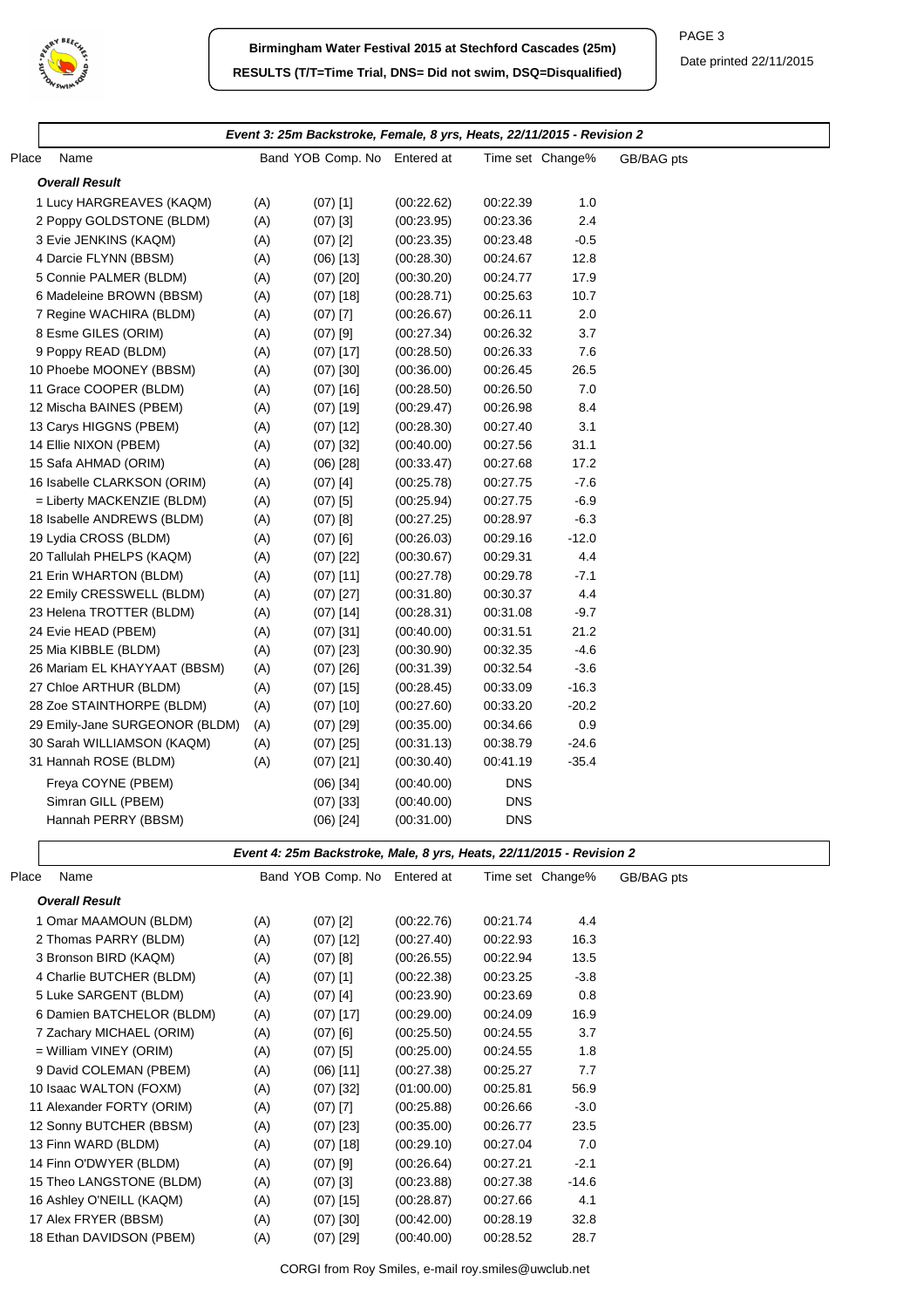

| Birmingham Water Festival 2015 at Stechford Cascades (25m)    |  |
|---------------------------------------------------------------|--|
| RESULTS (T/T=Time Trial, DNS= Did not swim, DSQ=Disqualified) |  |

| 19 Riley TALBOT-FIELDING (FOXM) | (A) | $(07)$ [33] | (01:00.00) | 00:28.78   | 52.0    |
|---------------------------------|-----|-------------|------------|------------|---------|
| 20 Hayden COOPER (PBEM)         | (A) | $(07)$ [28] | (00.40.00) | 00:28.96   | 27.6    |
| 21 Harry CHESTERS (KAQM)        | (A) | $(07)$ [13] | (00:28.56) | 00:29.57   | $-3.5$  |
| 22 Ryan MASSEY (BLDM)           | (A) | $(07)$ [10] | (00:26.91) | 00:30.00   | $-11.4$ |
| 23 Jack CHANG (PBEM)            | (A) | $(07)$ [19] | (00:30.19) | 00:30.48   | $-0.9$  |
| 24 Harry WORRALL (BBSM)         | (A) | $(07)$ [24] | (00.35.06) | 00:30.54   | 12.8    |
| 25 Thomas GRIFFITHS (BLDM)      | (A) | $(07)$ [22] | (00.34.90) | 00:30.65   | 12.1    |
| 26 Bruce STEVENSON (PBEM)       | (A) | $(07)$ [26] | (00.40.00) | 00:31.40   | 21.5    |
| 27 William MILLICHAMP (KAQM)    | (A) | $(07)$ [16] | (00:28.99) | 00:31.81   | $-9.7$  |
| 28 Mikael SARWAR (PBEM)         | (A) | $(07)$ [31] | (00:43.13) | 00:32.25   | 25.2    |
| 29 Junaid KHAN (BBSM)           | (A) | $(07)$ [25] | (00:38.00) | 00:32.55   | 14.3    |
| Mason CARLESS (PBEM)            |     | $(07)$ [14] | (00:28.65) | <b>DNS</b> |         |
| Tionne CRITCHLOW-WOYO           |     | $(07)$ [27] | (00.40.00) | <b>DNS</b> |         |
| (PBEM)                          |     |             |            |            |         |
| Archie HODSON (KAQM)            |     | $(07)$ [21] | (00:33.50) | <b>DNS</b> |         |
| Zachary WILSON (BBSM)           |     | (07) [20]   | (00:33.00) | <b>DNS</b> |         |
|                                 |     |             |            |            |         |

## **Event 5: 25m Backstroke, Female, 9 yrs, Heats, 22/11/2015 - Revision 1**

| Place | Name                          |     | Band YOB Comp. No Entered at |            |            | Time set Change% | GB/BAG pts        |
|-------|-------------------------------|-----|------------------------------|------------|------------|------------------|-------------------|
|       | <b>Overall Result</b>         |     |                              |            |            |                  |                   |
|       | 1 Emily TAYLOR (KAQM)         | (B) | $(06)$ [1]                   | (00:25.11) | 00:25.00   | 0.4              |                   |
|       | 2 Grace JONES (BBSM)          | (B) | $(06)$ [7]                   | (00:27.00) | 00:25.21   | 6.6              |                   |
|       | 3 Kirsty THAI (PBEM)          | (B) | $(06)$ [14]                  | (00:30.76) | 00:25.81   | 16.0             |                   |
|       | 4 Sai ASHMAN (PBEM)           | (B) | $(06)$ [18]                  | (00:32.07) | 00:26.16   | 18.4             |                   |
|       | 5 Leila ROWE (ORIM)           | (B) | $(06)$ [4]                   | (00:26.00) | 00:26.21   | $-0.8$           |                   |
|       | 6 Katie GREEN (BLDM)          | (B) | $(06)$ [11]                  | (00:28.10) | 00:26.30   | 6.4              |                   |
|       | 7 Milauna-Tess DARRELL (BBSM) | (B) | $(06)$ [17]                  | (00:32.00) | 00:26.34   | 17.6             |                   |
|       | 8 Caitlin ANTCLIFF (BLDM)     | (B) | $(06)$ [8]                   | (00:27.36) | 00:26.47   | 3.2              |                   |
|       | 9 Isabel AMISS (BLDM)         | (B) | $(06)$ $[6]$                 | (00:26.90) | 00:26.52   | 1.4              |                   |
|       | 10 Ruby EDMONDS (BLDM)        | (B) | $(06)$ [13]                  | (00:29.80) | 00:27.57   | 7.4              |                   |
|       | 11 Danielle SIVITER (PBEM)    | (B) | $(06)$ [9]                   | (00:27.87) | 00:28.41   | $-1.9$           |                   |
|       | 12 Josee EMERY (PBEM)         | (B) | $(06)$ [23]                  | (00:35.88) | 00:28.48   | 20.6             |                   |
|       | 13 Georgia NORRIS (BBSM)      | (B) | $(06)$ [27]                  | (00:38.00) | 00:28.94   | 23.8             |                   |
|       | 14 Poppy CHILES (KAQM)        | (B) | $(06)$ [22]                  | (00:35.75) | 00:29.58   | 17.2             |                   |
|       | = Amelia SELVEY (PBEM)        | (B) | $(06)$ [19]                  | (00:32.09) | 00:29.58   | 7.8              |                   |
|       | 16 Leah RANKINE (BLDM)        | (B) | $(06)$ [16]                  | (00:31.50) | 00:30.68   | 2.6              |                   |
|       | 17 Rachel STEELE (BBSM)       | (B) | $(06)$ [21]                  | (00:35.00) | 00:30.76   | 12.1             |                   |
|       | 18 Grace MARNELL (PBEM)       | (B) | $(06)$ [28]                  | (00:38.00) | 00:33.30   | 12.3             |                   |
|       | 19 Sara SHABIR (BBSM)         | (B) | $(06)$ [32]                  | (00:42.00) | 00:34.43   | 18.0             |                   |
|       | Abigail DIEDRICK (PBEM)       |     | $(06)$ [30]                  | (00:40.00) | <b>DNS</b> |                  |                   |
|       | Emma KHAN (BBSM)              |     | $(06)$ [20]                  | (00:35.00) | <b>DNS</b> |                  |                   |
|       | Tatyanna KINYUA (BLDM)        |     | $(05)$ [12]                  | (00:28.50) | <b>DNS</b> |                  |                   |
|       | Erin PHILBIN (BBSM)           |     | $(06)$ [24]                  | (00:37.00) | <b>DNS</b> |                  |                   |
|       | Lara ROWE (ORIM)              |     | $(06)$ [3]                   | (00:26.00) | <b>DNS</b> |                  |                   |
|       | Ella WRIGHT (BBSM)            |     | $(06)$ [31]                  | (00:40.00) | <b>DNS</b> |                  |                   |
|       | Kadijha COX (PBEM)            |     | $(06)$ [2]                   | (00:25.49) | <b>SPD</b> |                  | Speeding 00:22.98 |
|       | Anya DEWALTY (ORIM)           |     | $(06)$ [5]                   | (00:26.44) | SPD        |                  | Speeding 00:24.44 |
|       | AJ FINCH (FOXM)               |     | $(06)$ [10]                  | (00:27.89) | SPD        |                  | Speeding 00:24.69 |
|       | Ellen GALLIGAN (BBSM)         |     | $(06)$ [29]                  | (00:39.00) | SPD        |                  | Speeding 00:24.59 |
|       | Grace KELLY (BBSM)            |     | $(06)$ [15]                  | (00:31.00) | SPD        |                  | Speeding 00:23.69 |
|       | Neha MEHRBAN (BBSM)           |     | $(06)$ [25]                  | (00:38.00) | <b>DSQ</b> |                  | Swam on Front     |
|       | Tegan NOLAN (PBEM)            |     | $(06)$ [26]                  | (00:38.00) | SPD        |                  | Speeding 00:24.16 |
|       | Libbylee STYLER (PBEM)        |     | $(06)$ [33]                  | (00:25.60) | SPD        |                  | Speeding 00:24.39 |
|       |                               |     |                              |            |            |                  |                   |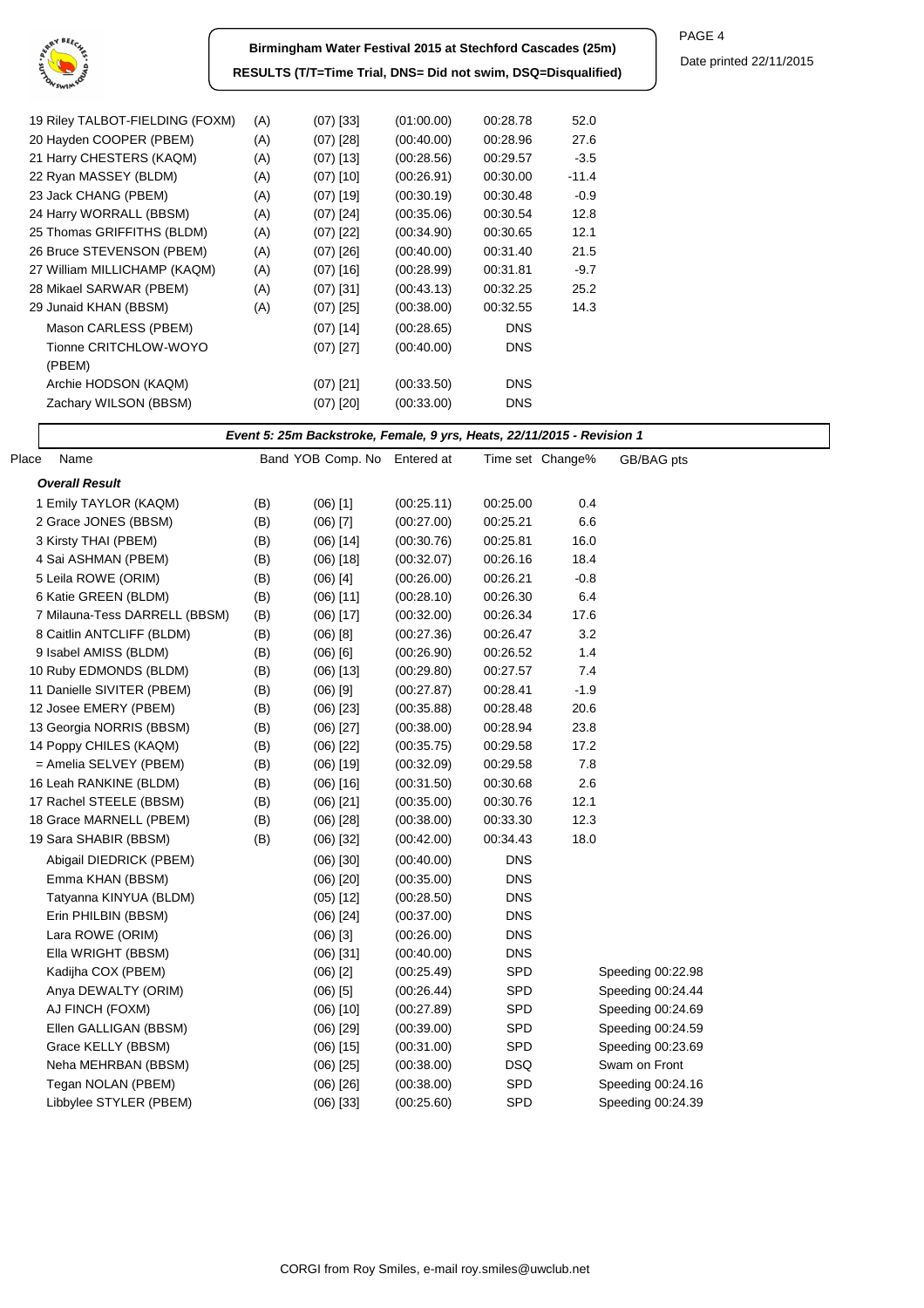

|                                                |     | Event 6: 25m Backstroke, Male, 9 yrs, Heats, 22/11/2015 - Revision 1    |            |            |                  |                      |
|------------------------------------------------|-----|-------------------------------------------------------------------------|------------|------------|------------------|----------------------|
| Name                                           |     | Band YOB Comp. No                                                       | Entered at |            | Time set Change% | GB/BAG pts           |
| <b>Overall Result</b>                          |     |                                                                         |            |            |                  |                      |
| 1 James BAYNHAM (BBSM)                         | (B) | $(06)$ [6]                                                              | (00:26.00) | 00:25.09   | 3.5              |                      |
| 2 Oliver THORNE (BLDM)                         | (B) | $(06)$ [3]                                                              | (00:25.50) | 00:26.19   | $-2.7$           |                      |
| 3 Jacob DUNN (PBEM)                            | (B) | $(06)$ [9]                                                              | (00:27.03) | 00:26.21   | 3.0              |                      |
| 4 George WOOD (KAQM)                           | (B) | $(06)$ [7]                                                              | (00:26.52) | 00:26.42   | 0.3              |                      |
| 5 James LONG (BBSM)                            | (B) | $(06)$ [12]                                                             | (00:28.00) | 00:26.86   | 4.0              |                      |
| 6 Bradley FREER (KAQM)                         | (B) | $(06)$ [8]                                                              | (00:26.70) | 00:27.34   | $-2.3$           |                      |
| 7 Ben MCGRATH (FOXM)                           | (B) | $(06)$ [2]                                                              | (00:25.44) | 00:27.43   | $-7.8$           |                      |
| 8 Ethan TUMBOS (KAQM)                          | (B) | $(06)$ [14]                                                             | (00:29.46) | 00:27.61   | 6.2              |                      |
| 9 Aryan MASSEY-ARORA (ORIM)                    | (B) | $(06)$ [5]                                                              | (00:25.87) | 00:27.96   | $-8.0$           |                      |
| 10 Dylan HUNT (PBEM)                           | (B) | $(06)$ [18]                                                             | (00:40.00) | 00:28.16   | 29.6             |                      |
| 11 Jevan LOTAY (FOXM)                          | (B) | $(06)$ [15]                                                             | (00:30.06) | 00:29.18   | 2.9              |                      |
| 12 Afonso CAMPINO (BLDM)                       | (B) | $(06)$ [11]                                                             | (00:27.80) | 00:35.28   | $-26.9$          |                      |
| Marcus ANTRIM (BBSM)                           |     | $(06)$ [13]                                                             | (00:28.75) | <b>DSQ</b> |                  | <b>Faulty Finish</b> |
| Kyrie ASHMAN (PBEM)                            |     | $(06)$ [17]                                                             | (00:35.00) | <b>DSQ</b> |                  | <b>Faulty Finish</b> |
| Jack ATKINS (BLDM)                             |     | $(06)$ [1]                                                              | (00:25.39) | SPD        |                  | Speeding 00:22.94    |
| Max CLINTON-TARESTAD (BBSM)                    |     | $(06)$ [16]                                                             | (00:32.40) | SPD        |                  | Speeding 00:23.52    |
| Sam ROTHERHAM (ORIM)                           |     | $(06)$ [10]                                                             | (00:27.65) | SPD        |                  | Speeding 00:24.14    |
| Jacob SMITH (KAQM)                             |     | (06) [4]                                                                | (00:25.57) | SPD        |                  | Speeding 00:23.56    |
|                                                |     | Event 7: 50m Backstroke, Female, 10 yrs, Heats, 22/11/2015 - Revision 2 |            |            |                  |                      |
| Name<br>Place                                  |     | Band YOB Comp. No Entered at                                            |            |            | Time set Change% | GB/BAG pts           |
| <b>Overall Result</b>                          |     |                                                                         |            |            |                  |                      |
| 1 Georgia O'NEILL (KAQM)                       | (C) | $(05)$ [1]                                                              | (00:49.21) | 00:47.57   | 3.3              | 157 (157)            |
| 2 Abbie ARTHUR (BLDM)                          | (C) | $(05)$ [2]                                                              | (00:49.50) | 00:48.92   | 1.1              | 144 (144)            |
| 3 Maddy PHILLIPS (BBSM)                        | (C) | $(05)$ [11]                                                             | (01:04.00) | 00:49.63   | 22.4             | 138 (138)            |
| 4 Neva BEVAN (KAQM)                            | (C) | $(04)$ [4]                                                              | (00:54.75) | 00:52.37   | 4.3              | 118 (118)            |
| 5 Isabel HUGHES (PBEM)                         | (C) | $(05)$ [13]                                                             | (01:05.00) | 00:53.53   | 17.6             | 110 (110)            |
| 6 Lana MASSEY (BLDM)                           | (C) | $(05)$ [3]                                                              | (00:53.30) | 00:54.46   | $-2.1$           | 105 (105)            |
| 7 Hope MACKENZIE (BLDM)                        | (C) | $(05)$ [7]                                                              | (00:58.32) | 00:55.77   | 4.3              | 97 (97)              |
| 8 Niamh O'DONNELL (BBSM)                       | (C) | $(05)$ [15]                                                             | (01:10.00) | 00:55.97   | 20.0             | 96 (96)              |
| 9 Lily DENTON (BBSM)                           | (C) | $(05)$ [12]                                                             | (01:05.00) | 00:56.48   | 13.1             | 94 (94)              |
| 10 JESSICA WILLIS (PBEM)                       | (C) | $(04)$ [17]                                                             | (01:10.00) | 00:57.11   | 18.4             | 91 (91)              |
| 11 Ellis-Jay HAMILTON (FOXM)                   | (C) | $(05)$ [20]                                                             | (03:00.00) | 00:59.97   | 66.6             | 78 (78)              |
| 12 Clare MILLER (ORIM)                         | (C) | $(05)$ [5]                                                              | (00:56.14) | 01:00.58   | $-7.9$           | 76 (76)              |
| 13 Alicia THIEMANN (ORIM)                      | (C) | $(05)$ [14]                                                             | (01:05.00) | 01:00.69   | 6.6              | 75 (75)              |
| 14 Darcie PINNELL (KAQM)                       | (C) | $(05)$ [10]                                                             | (01:02.52) | 01:02.65   | $-0.2$           | 69 (69)              |
| 15 Sophie DOWDING (BBSM)                       | (C) | $(05)$ [9]                                                              | (01:01.00) | 01:03.67   | $-4.3$           | 65 (65)              |
| = Abigail NORRIS (FOXM)                        | (C) | $(05)$ [21]                                                             | (03:00.00) | 01:03.67   | 64.6             | 65 (65)              |
|                                                | (C) | $(05)$ [18]                                                             | (01:10.79) | 01:07.84   | 4.1              | 54 (54)              |
|                                                |     |                                                                         |            |            |                  |                      |
| 17 Cleo WILLIAMS (ORIM)<br>18 Leah WATT (BBSM) | (C) | $(05)$ [8]                                                              | (00:59.00) | 01:09.00   | $-16.9$          | 51(51)               |
| Rhea JOSHIPURA (PBEM)                          |     |                                                                         | (02:15.00) | <b>DNS</b> |                  |                      |
| Kyra PRIDDY (BLDM)                             |     | $(05)$ [19]<br>$(05)$ [6]                                               | (00:58.22) | <b>DNS</b> |                  |                      |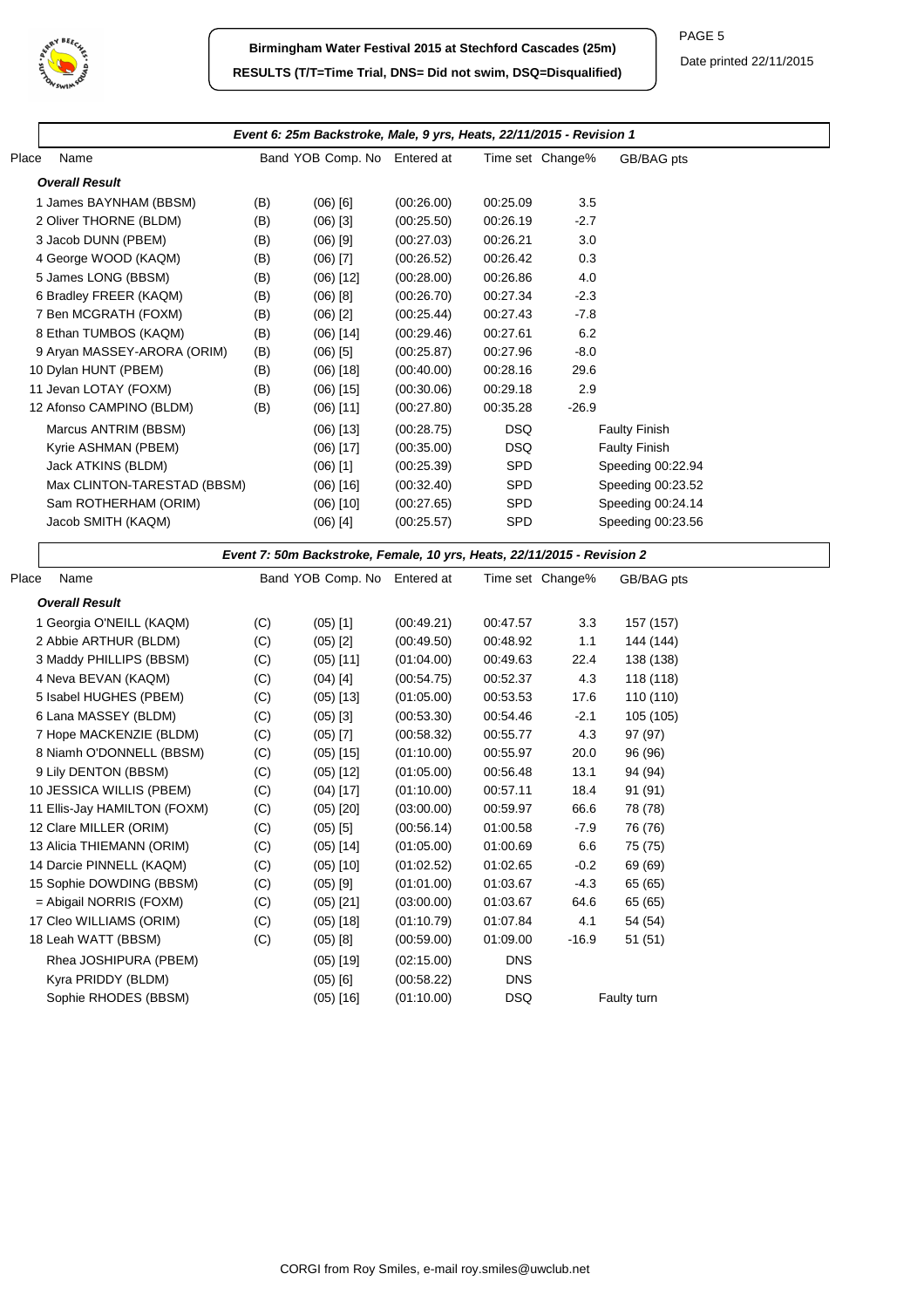

|       |                              |     | Event 8: 50m Backstroke, Male, 10 yrs, Heats, 22/11/2015 - Revision 3 |            |            |                  |             |
|-------|------------------------------|-----|-----------------------------------------------------------------------|------------|------------|------------------|-------------|
| Place | Name                         |     | Band YOB Comp. No Entered at                                          |            |            | Time set Change% | GB/BAG pts  |
|       | <b>Overall Result</b>        |     |                                                                       |            |            |                  |             |
|       | 1 Pierce O'DWYER (BLDM)      | (C) | $(04)$ [1]                                                            | (00:48.44) | 00:45.43   | 6.2              | 123 (123)   |
|       | 2 Alfie COWIE (FOXM)         | (C) | $(05)$ [12]                                                           | (03:00.00) | 00:49.09   | 72.7             | 97 (97)     |
|       | 3 Gabriel LINS (ORIM)        | (C) | $(05)$ [4]                                                            | (00:50.88) | 00:49.44   | 2.8              | 95 (95)     |
|       | 4 Janos MAZAK (ORIM)         | (C) | $(05)$ [3]                                                            | (00:50.00) | 00:51.09   | $-2.1$           | 86 (86)     |
|       | 5 Charlie WARD (BLDM)        | (C) | $(05)$ [2]                                                            | (00:49.20) | 00:52.02   | $-5.7$           | 82 (82)     |
|       | 6 Alexander WILSON (BBSM)    | (C) | $(05)$ [8]                                                            | (00:59.00) | 00:53.00   | 10.1             | 77 (77)     |
|       | 7 Oliver ATKIN (BLDM)        | (C) | $(05)$ [5]                                                            | (00:55.03) | 00:53.68   | 2.4              | 74 (74)     |
|       | 8 Danyal GRETTON (FOXM)      | (C) | $(05)$ [7]                                                            | (00:56.92) | 00:55.01   | 3.3              | 69 (69)     |
|       | 9 William BAILEY (BLDM)      | (C) | $(05)$ [11]                                                           | (01:06.53) | 00:57.25   | 13.9             | 61(61)      |
|       | Matthew COWLING (BBSM)       |     | $(05)$ [9]                                                            | (01:00.00) | <b>DNS</b> |                  |             |
|       | John PENNEY (BLDM)           |     | $(05)$ [10]                                                           | (01:04.50) | <b>DNS</b> |                  |             |
|       | Christian STANLEY (BBSM)     |     | $(05)$ [6]                                                            | (00:56.00) | <b>DSQ</b> |                  | Faulty turn |
|       |                              |     |                                                                       |            |            |                  |             |
|       |                              |     | Event 9: 25m Butterfly, Female, 8 yrs, Heats, 22/11/2015 - Revision 1 |            |            |                  |             |
| Place | Name                         |     | Band YOB Comp. No Entered at                                          |            |            | Time set Change% | GB/BAG pts  |
|       | <b>Overall Result</b>        |     |                                                                       |            |            |                  |             |
|       | 1 Lucy HARGREAVES (KAQM)     | (A) | $(07)$ [1]                                                            | (00:22.41) | 00:21.56   | 3.7              |             |
|       | 2 Darcie FLYNN (BBSM)        | (A) | $(06)$ [4]                                                            | (00:26.50) | 00:22.56   | 14.8             |             |
|       | 3 Poppy GOLDSTONE (BLDM)     | (A) | $(07)$ [3]                                                            | (00:25.12) | 00:24.22   | 3.5              |             |
|       | 4 Phoebe MOONEY (BBSM)       | (A) | $(07)$ [22]                                                           | (00:35.00) | 00:24.84   | 29.0             |             |
|       | 5 Poppy READ (BLDM)          | (A) | $(07)$ [7]                                                            | (00:27.50) | 00:25.11   | 8.6              |             |
|       | 6 Carys HIGGNS (PBEM)        | (A) | $(07)$ [2]                                                            | (00:23.32) | 00:25.78   | $-10.5$          |             |
|       | 7 Grace COOPER (BLDM)        | (A) | $(07)$ [23]                                                           | (00:35.10) | 00:26.39   | 24.8             |             |
|       | 8 Connie PALMER (BLDM)       | (A) | $(07)$ [17]                                                           | (00:33.40) | 00:26.47   | 20.7             |             |
|       | 9 Isabelle ANDREWS (BLDM)    | (A) | $(07)$ [9]                                                            | (00:28.34) | 00:26.63   | 6.0              |             |
|       | 10 Evie JENKINS (KAQM)       | (A) | $(07)$ [6]                                                            | (00:27.38) | 00:26.80   | 2.1              |             |
|       | 11 Lydia CROSS (BLDM)        | (A) | $(07)$ [8]                                                            | (00:27.55) | 00:27.56   | $-0.0$           |             |
|       | = Liberty MACKENZIE (BLDM)   | (A) | $(07)$ [10]                                                           | (00:28.85) | 00:27.56   | 4.4              |             |
|       | 13 Emily CRESSWELL (BLDM)    | (A) | $(07)$ [12]                                                           | (00:29.80) | 00:27.80   | 6.7              |             |
|       | 14 Esme GILES (ORIM)         | (A) | $(07)$ [13]                                                           | (00:29.92) | 00:28.16   | 5.8              |             |
|       | 15 Mariam EL KHAYYAAT (BBSM) | (A) | $(07)$ [20]                                                           | (00:34.52) | 00:28.72   | 16.8             |             |
|       | 16 Chloe ARTHUR (BLDM)       | (A) | $(07)$ [16]                                                           | (00:33.37) | 00:30.50   | 8.6              |             |
|       | 17 Isabelle CLARKSON (ORIM)  | (A) | $(07)$ [11]                                                           | (00:29.00) | 00:31.22   | $-7.6$           |             |
|       | 18 Mischa BAINES (PBEM)      | (A) | $(07)$ [25]                                                           | (00:38.03) | 00:31.59   | 16.9             |             |
|       | 19 Helena TROTTER (BLDM)     | (A) | $(07)$ [24]                                                           | (00:38.00) | 00:33.56   | 11.6             |             |
|       | 20 Zoe STAINTHORPE (BLDM)    | (A) | $(07)$ [14]                                                           | (00:31.30) | 00:33.69   | $-7.6$           |             |
|       | 21 Erin WHARTON (BLDM)       | (A) | $(07)$ [18]                                                           | (00:33.41) | 00:35.64   | $-6.6$           |             |
|       | 22 Regine WACHIRA (BLDM)     | (A) | $(07)$ [19]                                                           | (00:34.40) | 00:35.89   | $-4.3$           |             |
|       | 23 Safa AHMAD (ORIM)         | (A) | $(06)$ [5]                                                            | (00:27.15) | 00:39.41   | $-45.1$          |             |
|       | 24 Evie HEAD (PBEM)          | (A) | $(07)$ [26]                                                           | (00:50.00) | 00:39.62   | 20.7             |             |
|       | 25 Sarah WILLIAMSON (KAQM)   | (A) | $(07)$ [21]                                                           | (00:34.78) | 00:49.00   | $-40.8$          |             |
|       | Hannah PERRY (BBSM)          |     | $(06)$ [15]                                                           | (00:33.00) | <b>DNS</b> |                  |             |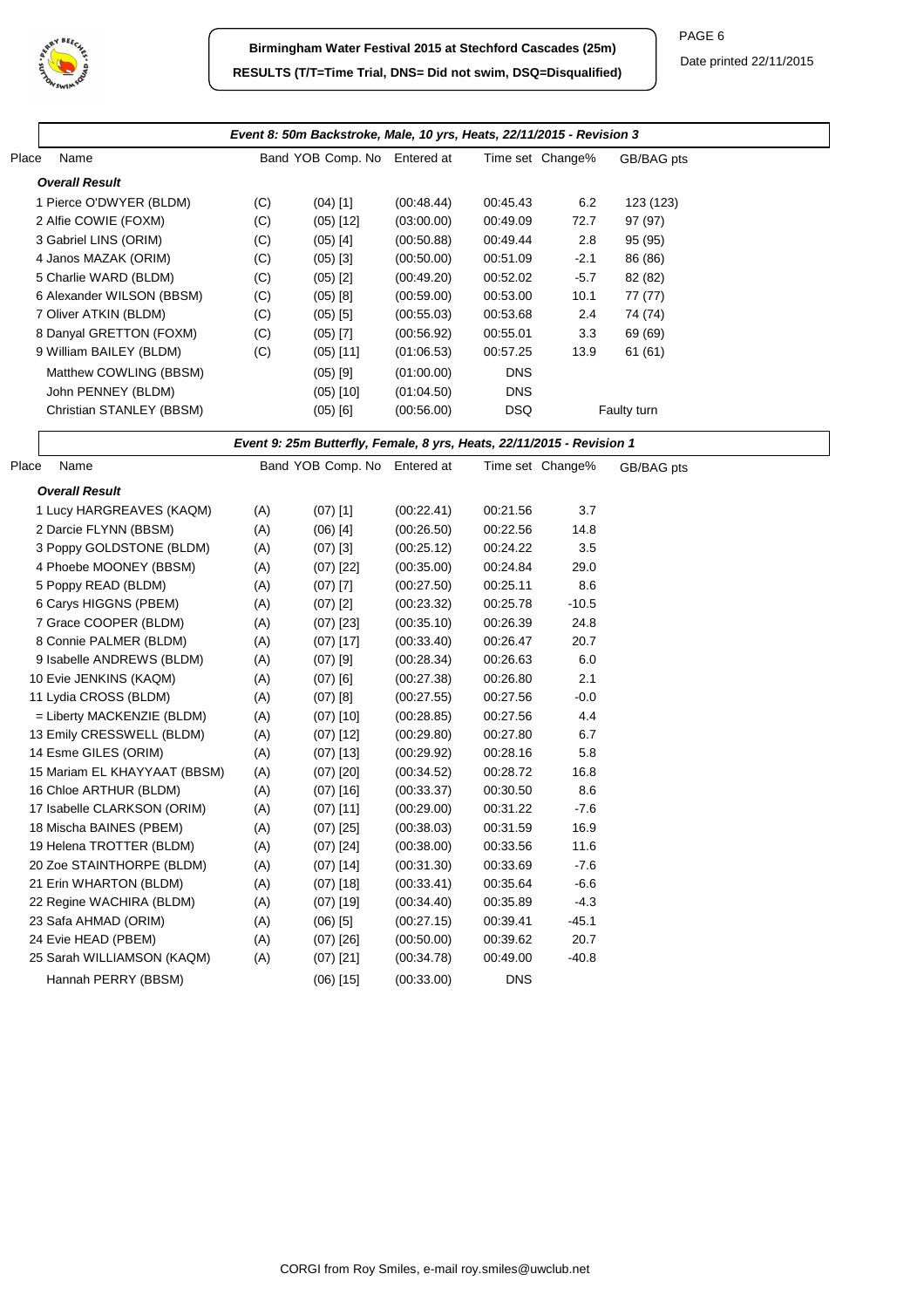

|                               |     | Event 10: 25m Butterfly, Male, 8 yrs, Heats, 22/11/2015 - Revision 1   |            |            |                  |                   |  |
|-------------------------------|-----|------------------------------------------------------------------------|------------|------------|------------------|-------------------|--|
| Place<br>Name                 |     | Band YOB Comp. No Entered at                                           |            |            | Time set Change% | GB/BAG pts        |  |
| <b>Overall Result</b>         |     |                                                                        |            |            |                  |                   |  |
| 1 Luke SARGENT (BLDM)         | (A) | $(07)$ [1]                                                             | (00:21.81) | 00:21.37   | 2.0              |                   |  |
| 2 Charlie BUTCHER (BLDM)      | (A) | $(07)$ [2]                                                             | (00:22.26) | 00:23.80   | $-6.9$           |                   |  |
| 3 Omar MAAMOUN (BLDM)         | (A) | $(07)$ [3]                                                             | (00:25.30) | 00:24.09   | 4.7              |                   |  |
| 4 Isaac WALTON (FOXM)         | (A) | $(07)$ [20]                                                            | (01:00.00) | 00:25.09   | 58.1             |                   |  |
| 5 William VINEY (ORIM)        | (A) | $(07)$ [6]                                                             | (00:28.17) | 00:26.51   | 5.8              |                   |  |
| 6 Damien BATCHELOR (BLDM)     | (A) | $(07)$ [10]                                                            | (00:35.00) | 00:27.01   | 22.8             |                   |  |
| 7 Zachary MICHAEL (ORIM)      | (A) | $(07)$ [4]                                                             | (00:26.50) | 00:27.59   | $-4.1$           |                   |  |
| 8 Sonny BUTCHER (BBSM)        | (A) | $(07)$ [12]                                                            | (00:36.00) | 00:27.92   | 22.4             |                   |  |
| 9 Finn WARD (BLDM)            | (A) | $(07)$ [7]                                                             | (00:32.10) | 00:28.09   | 12.4             |                   |  |
| 10 Alex FRYER (BBSM)          | (A) | $(07)$ [16]                                                            | (00:39.00) | 00:28.52   | 26.8             |                   |  |
| 11 Ryan MASSEY (BLDM)         | (A) | $(07)$ [5]                                                             | (00:28.05) | 00:34.39   | $-22.6$          |                   |  |
| 12 Ethan DAVIDSON (PBEM)      | (A) | $(07)$ [19]                                                            | (00:50.00) | 00:34.50   | 31.0             |                   |  |
| 13 Harry CHESTERS (KAQM)      | (A) | $(07)$ [9]                                                             | (00:33.57) | 00:38.35   | $-14.2$          |                   |  |
| 14 William MILLICHAMP (KAQM)  | (A) | $(07)$ [14]                                                            | (00:37.55) | 00:38.82   | $-3.3$           |                   |  |
| 15 Jack CHANG (PBEM)          | (A) | $(07)$ [15]                                                            | (00:37.99) | 00:39.02   | $-2.7$           |                   |  |
| 16 Junaid KHAN (BBSM)         | (A) | $(07)$ [11]                                                            | (00:35.00) | 00:47.10   | $-34.5$          |                   |  |
| Mason CARLESS (PBEM)          |     | $(07)$ [8]                                                             | (00:32.30) | <b>DNS</b> |                  |                   |  |
| Bruce STEVENSON (PBEM)        |     | $(07)$ [18]                                                            | (00:50.00) | <b>DNS</b> |                  |                   |  |
| Zachary WILSON (BBSM)         |     | $(07)$ [13]                                                            | (00:36.00) | <b>DNS</b> |                  |                   |  |
| Harry WORRALL (BBSM)          |     | $(07)$ [17]                                                            | (00:40.68) | <b>DNS</b> |                  |                   |  |
|                               |     | Event 11: 25m Butterfly, Female, 9 yrs, Heats, 22/11/2015 - Revision 1 |            |            |                  |                   |  |
| Place<br>Name                 |     | Band YOB Comp. No Entered at                                           |            |            | Time set Change% | GB/BAG pts        |  |
| <b>Overall Result</b>         |     |                                                                        |            |            |                  |                   |  |
| 1 Katie GREEN (BLDM)          | (B) | $(06)$ [3]                                                             | (00:27.70) | 00:25.27   | 8.7              |                   |  |
| 2 Grace JONES (BBSM)          | (B) | $(06)$ [2]                                                             | (00:27.00) | 00:25.61   | 5.1              |                   |  |
| 3 Sai ASHMAN (PBEM)           | (B) | $(06)$ [7]                                                             | (00:29.85) | 00:27.10   | 9.2              |                   |  |
| 4 Milauna-Tess DARRELL (BBSM) | (B) | $(06)$ [10]                                                            | (00:32.00) | 00:27.18   | 15.0             |                   |  |
| 5 Georgia NORRIS (BBSM)       | (B) | $(06)$ [13]                                                            | (00:37.00) | 00:27.41   | 25.9             |                   |  |
| 6 Libbylee STYLER (PBEM)      | (B) | $(06)$ [20]                                                            | (00:29.47) | 00:28.00   | 4.9              |                   |  |
| 7 Danielle SIVITER (PBEM)     | (B) | $(06)$ [8]                                                             | (00:31.40) | 00:30.16   | 3.9              |                   |  |
| 8 Tegan NOLAN (PBEM)          | (B) | $(06)$ [17]                                                            | (00:43.00) | 00:32.39   | 24.6             |                   |  |
| 9 Josee EMERY (PBEM)          | (B) | $(06)$ [14]                                                            | (00:37.88) | 00:35.40   | 6.5              |                   |  |
| 10 Poppy CHILES (KAQM)        | (B) | $(06)$ [16]                                                            | (00:42.91) | 00:47.23   | $-10.0$          |                   |  |
| Emma KHAN (BBSM)              |     | $(06)$ [9]                                                             | (00:32.00) | <b>DNS</b> |                  |                   |  |
| Lara ROWE (ORIM)              |     | $(06)$ [4]                                                             | (00:28.00) | DNS        |                  |                   |  |
| Ella WRIGHT (BBSM)            |     | $(06)$ [15]                                                            | (00:38.00) | <b>DNS</b> |                  |                   |  |
| Caitlin ANTCLIFF (BLDM)       |     | $(06)$ [11]                                                            | (00:34.00) | <b>DSQ</b> |                  | Faulty leg kick   |  |
| Kadijha COX (PBEM)            |     | $(06)$ [1]                                                             | (00:26.75) | SPD        |                  | Speeding 00:22.88 |  |
| Grace KELLY (BBSM)            |     | $(06)$ $[6]$                                                           | (00:29.00) | SPD        |                  | Speeding 00:24.82 |  |
| Grace MARNELL (PBEM)          |     | $(06)$ [18]                                                            | (00:45.00) | DSQ        |                  | Faulty arms       |  |
| Leila ROWE (ORIM)             |     | $(06)$ [5]                                                             | (00:28.00) | SPD        |                  | Speeding 00:24.89 |  |
| Sana SIBAL (FOXM)             |     | $(06)$ [19]                                                            | (01:00.00) | SPD        |                  | Speeding 00:22.03 |  |
| Rachel STEELE (BBSM)          |     | $(06)$ [12]                                                            | (00:34.00) | DSQ        |                  | Faulty arms       |  |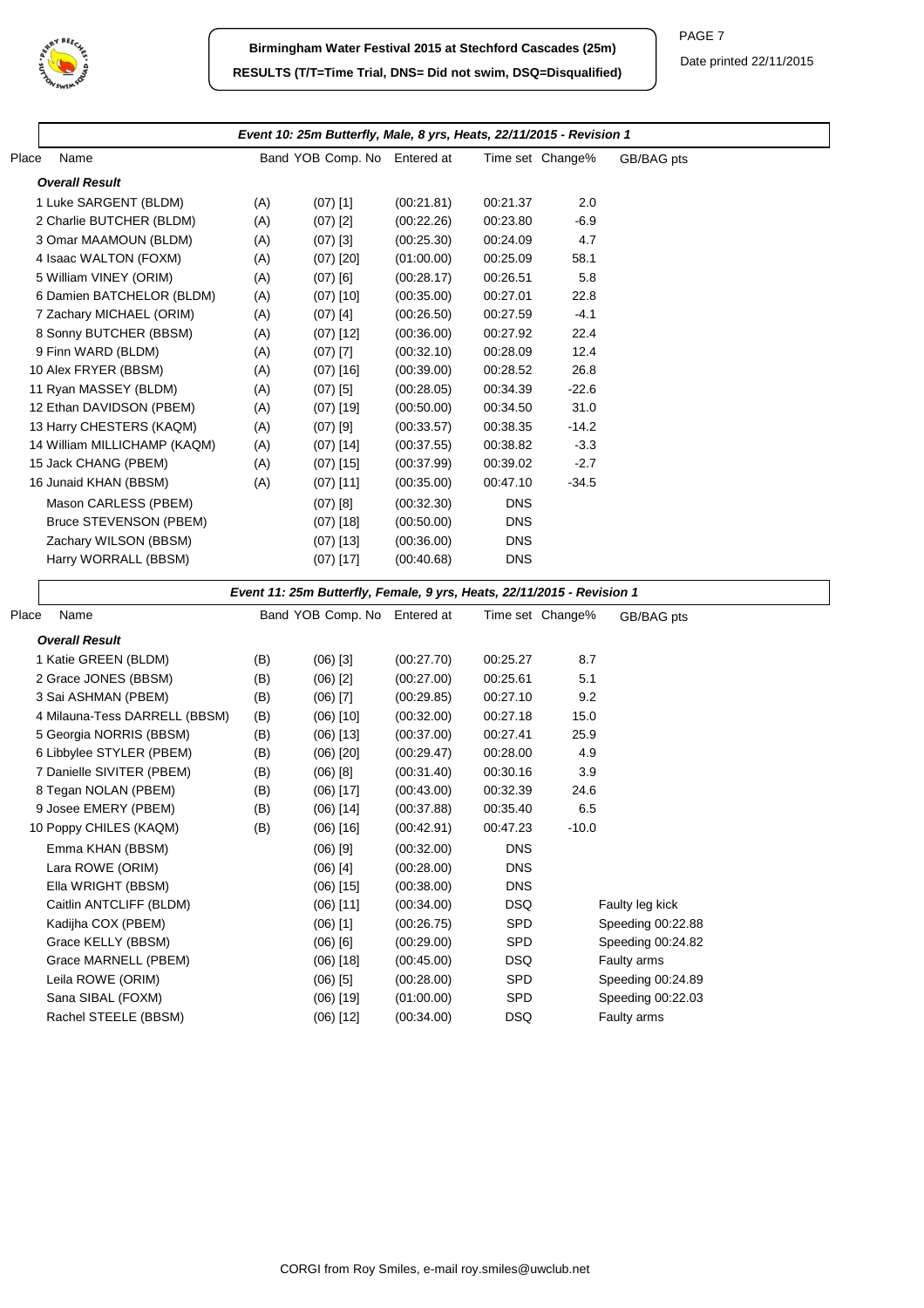

|       | Event 12: 25m Butterfly, Male, 9 yrs, Heats, 22/11/2015 - Revision 2                                                                                                                                           |                                        |                                                                                                               |                                                                                                              |                                                                                                  |                                                   |                       |  |  |  |
|-------|----------------------------------------------------------------------------------------------------------------------------------------------------------------------------------------------------------------|----------------------------------------|---------------------------------------------------------------------------------------------------------------|--------------------------------------------------------------------------------------------------------------|--------------------------------------------------------------------------------------------------|---------------------------------------------------|-----------------------|--|--|--|
| Place | Name                                                                                                                                                                                                           |                                        | Band YOB Comp. No Entered at                                                                                  |                                                                                                              |                                                                                                  | Time set Change%                                  | GB/BAG pts            |  |  |  |
|       | <b>Overall Result</b>                                                                                                                                                                                          |                                        |                                                                                                               |                                                                                                              |                                                                                                  |                                                   |                       |  |  |  |
|       | 1 Sam ROTHERHAM (ORIM)                                                                                                                                                                                         | (B)                                    | $(06)$ [2]                                                                                                    | (00:27.80)                                                                                                   | 00:25.28                                                                                         | 9.0                                               |                       |  |  |  |
|       | 2 James LONG (BBSM)                                                                                                                                                                                            | (B)                                    | $(06)$ [5]                                                                                                    | (00:29.00)                                                                                                   | 00:26.68                                                                                         | 8.0                                               |                       |  |  |  |
|       | 3 Ben MCGRATH (FOXM)                                                                                                                                                                                           | (B)                                    | $(06)$ [14]                                                                                                   | (01:00.00)                                                                                                   | 00:27.30                                                                                         | 54.5                                              |                       |  |  |  |
|       | 4 Thomas HILL (BLDM)                                                                                                                                                                                           | (B)                                    | $(06)$ [9]                                                                                                    | (00:31.25)                                                                                                   | 00:29.82                                                                                         | 4.5                                               |                       |  |  |  |
|       | 5 Jacob DUNN (PBEM)                                                                                                                                                                                            | (B)                                    | $(06)$ [3]                                                                                                    | (00:27.84)                                                                                                   | 00:31.35                                                                                         | $-12.6$                                           |                       |  |  |  |
|       | 6 Jacob SMITH (KAQM)                                                                                                                                                                                           | (B)                                    | $(06)$ [7]                                                                                                    | (00:30.50)                                                                                                   | 00:33.10                                                                                         | $-8.5$                                            |                       |  |  |  |
|       | 7 Bradley FREER (KAQM)                                                                                                                                                                                         | (B)                                    | $(06)$ [12]                                                                                                   | (00:35.69)                                                                                                   | 00:33.39                                                                                         | 6.4                                               |                       |  |  |  |
|       | 8 Aryan MASSEY-ARORA (ORIM)                                                                                                                                                                                    | (B)                                    | $(06)$ [11]                                                                                                   | (00:35.46)                                                                                                   | 00:34.12                                                                                         | 3.7                                               |                       |  |  |  |
|       | 9 Oliver THORNE (BLDM)                                                                                                                                                                                         | (B)                                    | $(06)$ [6]                                                                                                    | (00:30.00)                                                                                                   | 00:35.82                                                                                         | $-19.4$                                           |                       |  |  |  |
|       | Marcus ANTRIM (BBSM)                                                                                                                                                                                           |                                        | $(06)$ [13]                                                                                                   | (00:37.10)                                                                                                   | <b>DSQ</b>                                                                                       |                                                   | Faulty leg kick       |  |  |  |
|       | Jack ATKINS (BLDM)                                                                                                                                                                                             |                                        | $(06)$ [1]                                                                                                    | (00:26.14)                                                                                                   | SPD                                                                                              |                                                   | Speeding 00:21.81     |  |  |  |
|       | James BAYNHAM (BBSM)                                                                                                                                                                                           |                                        | $(06)$ [10]                                                                                                   | (00:33.00)                                                                                                   | <b>SPD</b>                                                                                       |                                                   | Speeding 00:24.73     |  |  |  |
|       | Afonso CAMPINO (BLDM)                                                                                                                                                                                          |                                        | $(06)$ [8]                                                                                                    | (00:31.10)                                                                                                   | <b>DSQ</b>                                                                                       |                                                   | <b>Faulty Finish</b>  |  |  |  |
|       | George WOOD (KAQM)                                                                                                                                                                                             |                                        | $(06)$ [4]                                                                                                    | (00:28.69)                                                                                                   | <b>DSQ</b>                                                                                       |                                                   | started before signal |  |  |  |
|       |                                                                                                                                                                                                                |                                        | Event 13: 25m Butterfly, Female, 10 yrs, Heats, 22/11/2015 - Revision 2                                       |                                                                                                              |                                                                                                  |                                                   |                       |  |  |  |
| Place | Name                                                                                                                                                                                                           |                                        | Band YOB Comp. No Entered at                                                                                  |                                                                                                              |                                                                                                  | Time set Change%                                  | GB/BAG pts            |  |  |  |
|       | <b>Overall Result</b>                                                                                                                                                                                          |                                        |                                                                                                               |                                                                                                              |                                                                                                  |                                                   |                       |  |  |  |
|       | 1 Georgia O'NEILL (KAQM)                                                                                                                                                                                       | (C)                                    | $(05)$ [1]                                                                                                    | (00:23.74)                                                                                                   | 00:22.15                                                                                         | 6.6                                               |                       |  |  |  |
|       | 2 Ellis-Jay HAMILTON (FOXM)                                                                                                                                                                                    | (C)                                    | $(05)$ [6]                                                                                                    | (00.31.88)                                                                                                   | 00:25.57                                                                                         | 19.7                                              |                       |  |  |  |
|       | 3 Clare MILLER (ORIM)                                                                                                                                                                                          | (C)                                    | $(05)$ [2]                                                                                                    | (00:28.00)                                                                                                   | 00:26.49                                                                                         | 5.3                                               |                       |  |  |  |
|       | 4 Abbie ARTHUR (BLDM)                                                                                                                                                                                          | (C)                                    | $(05)$ [4]                                                                                                    | (00:30.27)                                                                                                   | 00:27.75                                                                                         | 8.3                                               |                       |  |  |  |
|       | 5 Darcie PINNELL (KAQM)                                                                                                                                                                                        | (C)                                    | $(05)$ [12]                                                                                                   | (00:46.98)                                                                                                   | 00:28.16                                                                                         | 40.0                                              |                       |  |  |  |
|       | 6 JESSICA WILLIS (PBEM)                                                                                                                                                                                        | (C)                                    | $(04)$ [7]                                                                                                    | (00:32.00)                                                                                                   | 00:29.11                                                                                         | 9.0                                               |                       |  |  |  |
|       | 7 Hope MACKENZIE (BLDM)                                                                                                                                                                                        | (C)                                    | $(05)$ [5]                                                                                                    | (00:30.50)                                                                                                   | 00:29.32                                                                                         | 3.8                                               |                       |  |  |  |
|       | 8 Sophie DOWDING (BBSM)                                                                                                                                                                                        | (C)                                    | $(05)$ [11]                                                                                                   | (00:36.00)                                                                                                   | 00:35.13                                                                                         | 2.4                                               |                       |  |  |  |
|       | 9 Sophie RHODES (BBSM)                                                                                                                                                                                         | (C)                                    | $(05)$ [10]                                                                                                   | (00:36.00)                                                                                                   | 00:36.41                                                                                         | $-1.1$                                            |                       |  |  |  |
|       | 10 Alicia THIEMANN (ORIM)                                                                                                                                                                                      | (C)                                    | (05) [8]                                                                                                      | (00:35.00)                                                                                                   | 00:38.18                                                                                         | $-9.0$                                            |                       |  |  |  |
|       | Niamh O'DONNELL (BBSM)                                                                                                                                                                                         |                                        | $(05)$ [9]                                                                                                    | (00:36.00)                                                                                                   | <b>DNS</b>                                                                                       |                                                   |                       |  |  |  |
|       | Lana MASSEY (BLDM)                                                                                                                                                                                             |                                        | $(05)$ [3]                                                                                                    | (00:28.00)                                                                                                   | <b>DSQ</b>                                                                                       |                                                   | Faulty leg kick       |  |  |  |
|       |                                                                                                                                                                                                                |                                        | Event 14: 25m Butterfly, Male, 10 yrs, Heats, 22/11/2015 - Revision 3                                         |                                                                                                              |                                                                                                  |                                                   |                       |  |  |  |
| Place | Name                                                                                                                                                                                                           |                                        | Band YOB Comp. No Entered at                                                                                  |                                                                                                              |                                                                                                  | Time set Change%                                  | GB/BAG pts            |  |  |  |
|       | <b>Overall Result</b>                                                                                                                                                                                          |                                        |                                                                                                               |                                                                                                              |                                                                                                  |                                                   |                       |  |  |  |
|       | 1 Oliver ATKIN (BLDM)                                                                                                                                                                                          | (C)                                    | $(05)$ [1]                                                                                                    | (00:24.24)                                                                                                   | 00:22.31                                                                                         | 7.9                                               |                       |  |  |  |
|       | 2 Gabriel LINS (ORIM)                                                                                                                                                                                          | (C)                                    | $(05)$ [5]                                                                                                    | (00:25.00)                                                                                                   | 00:22.60                                                                                         | 9.6                                               |                       |  |  |  |
|       |                                                                                                                                                                                                                |                                        |                                                                                                               |                                                                                                              |                                                                                                  |                                                   |                       |  |  |  |
|       |                                                                                                                                                                                                                |                                        |                                                                                                               |                                                                                                              |                                                                                                  |                                                   |                       |  |  |  |
|       |                                                                                                                                                                                                                |                                        |                                                                                                               |                                                                                                              |                                                                                                  |                                                   |                       |  |  |  |
|       |                                                                                                                                                                                                                |                                        |                                                                                                               |                                                                                                              |                                                                                                  |                                                   |                       |  |  |  |
|       |                                                                                                                                                                                                                |                                        |                                                                                                               |                                                                                                              |                                                                                                  |                                                   |                       |  |  |  |
|       |                                                                                                                                                                                                                |                                        |                                                                                                               |                                                                                                              |                                                                                                  |                                                   |                       |  |  |  |
|       |                                                                                                                                                                                                                |                                        |                                                                                                               |                                                                                                              |                                                                                                  |                                                   |                       |  |  |  |
|       |                                                                                                                                                                                                                |                                        |                                                                                                               |                                                                                                              |                                                                                                  |                                                   |                       |  |  |  |
|       | 3 Danyal GRETTON (FOXM)<br>4 Alexander WILSON (BBSM)<br>5 Alfie COWIE (FOXM)<br>6 Christian STANLEY (BBSM)<br>7 Janos MAZAK (ORIM)<br>8 Charlie WARD (BLDM)<br>Matthew COWLING (BBSM)<br>Pierce O'DWYER (BLDM) | (C)<br>(C)<br>(C)<br>(C)<br>(C)<br>(C) | $(05)$ [6]<br>$(05)$ [7]<br>$(05)$ [10]<br>$(05)$ [8]<br>$(05)$ [4]<br>$(05)$ [2]<br>$(05)$ [9]<br>$(04)$ [3] | (00:25.97)<br>(00:29.00)<br>(01:00.00)<br>(00:35.00)<br>(00:25.00)<br>(00:24.50)<br>(00:36.00)<br>(00:24.79) | 00:22.81<br>00:23.14<br>00:23.20<br>00:26.20<br>00:26.39<br>00:29.82<br><b>DNS</b><br><b>DSQ</b> | 12.1<br>20.2<br>61.3<br>25.1<br>$-5.5$<br>$-21.7$ | Started before signal |  |  |  |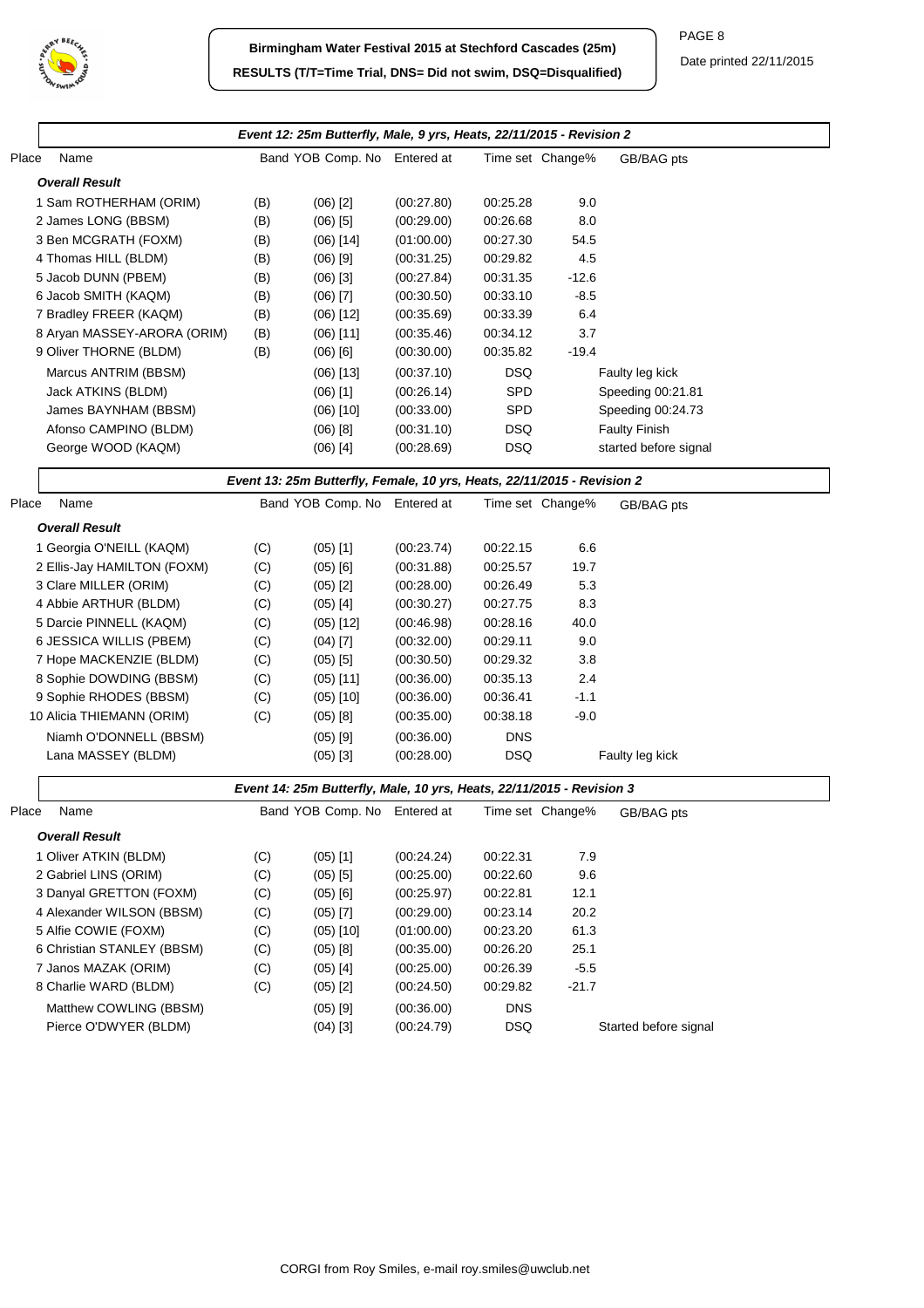

PAGE 9

|                                |     | Event 15: 25m Breaststroke, Female, 8 yrs, Heats, 22/11/2015 - Revision 1 |            |            |                  |            |
|--------------------------------|-----|---------------------------------------------------------------------------|------------|------------|------------------|------------|
| Place<br>Name                  |     | Band YOB Comp. No Entered at                                              |            |            | Time set Change% | GB/BAG pts |
| <b>Overall Result</b>          |     |                                                                           |            |            |                  |            |
| 1 Lucy HARGREAVES (KAQM)       | (A) | $(07)$ [1]                                                                | (00:24.35) | 00:24.77   | $-1.7$           |            |
| 2 Grace COOPER (BLDM)          | (A) | $(07)$ [3]                                                                | (00:26.84) | 00:24.89   | 7.2              |            |
| 3 Liberty MACKENZIE (BLDM)     | (A) | $(07)$ [2]                                                                | (00:26.51) | 00:27.15   | $-2.4$           |            |
| 4 Darcie FLYNN (BBSM)          | (A) | $(06)$ [7]                                                                | (00:28.60) | 00:27.20   | 4.8              |            |
| 5 Carys HIGGNS (PBEM)          | (A) | $(07)$ [6]                                                                | (00:28.59) | 00:27.42   | 4.0              |            |
| 6 Poppy READ (BLDM)            | (A) | $(07)$ [11]                                                               | (00:30.50) | 00:29.51   | 3.2              |            |
| 7 Mischa BAINES (PBEM)         | (A) | $(07)$ [18]                                                               | (00:34.07) | 00:29.58   | 13.1             |            |
| 8 Regine WACHIRA (BLDM)        | (A) | $(07)$ [9]                                                                | (00:29.67) | 00:29.94   | $-0.9$           |            |
| 9 Phoebe MOONEY (BBSM)         | (A) | $(07)$ [26]                                                               | (00:37.00) | 00:30.14   | 18.5             |            |
| 10 Isabelle CLARKSON (ORIM)    | (A) | $(07)$ [10]                                                               | (00:30.00) | 00:30.48   | $-1.6$           |            |
| 11 Lydia CROSS (BLDM)          | (A) | $(07)$ [8]                                                                | (00:29.55) | 00:31.18   | $-5.5$           |            |
| 12 Ava NICHOLAS (ORIM)         | (A) | $(07)$ [20]                                                               | (00:35.00) | 00:31.34   | 10.4             |            |
| 13 Tallulah PHELPS (KAQM)      | (A) | $(07)$ [12]                                                               | (00:30.99) | 00:31.38   | $-1.2$           |            |
| 14 Erin WHARTON (BLDM)         | (A) | $(07)$ [5]                                                                | (00:27.50) | 00:31.75   | $-15.4$          |            |
| 15 Poppy GOLDSTONE (BLDM)      | (A) | $(07)$ [4]                                                                | (00:27.50) | 00:32.25   | $-17.2$          |            |
| 16 Esme GILES (ORIM)           | (A) | $(07)$ [13]                                                               | (00:31.12) | 00:32.36   | $-3.9$           |            |
| 17 Isabelle ANDREWS (BLDM)     | (A) | $(07)$ [15]                                                               | (00:32.89) | 00:32.54   | 1.0              |            |
| 18 Connie PALMER (BLDM)        | (A) | $(07)$ [24]                                                               | (00:35.90) | 00:32.60   | 9.1              |            |
| 19 Emily-Jane SURGEONOR (BLDM) | (A) | $(07)$ [21]                                                               | (00:35.00) | 00:34.17   | 2.3              |            |
| 20 Mariam EL KHAYYAAT (BBSM)   | (A) | $(07)$ [25]                                                               | (00:36.74) | 00:35.37   | 3.7              |            |
| 21 Helena TROTTER (BLDM)       | (A) | $(07)$ [17]                                                               | (00:33.34) | 00:35.46   | $-6.3$           |            |
| 22 Hannah ROSE (BLDM)          | (A) | $(07)$ [16]                                                               | (00:33.20) | 00:36.25   | $-9.1$           |            |
| 23 Zoe STAINTHORPE (BLDM)      | (A) | $(07)$ [22]                                                               | (00:35.20) | 00:36.60   | $-3.9$           |            |
| 24 Chloe ARTHUR (BLDM)         | (A) | $(07)$ [14]                                                               | (00:31.19) | 00:36.79   | $-17.9$          |            |
| 25 Safa AHMAD (ORIM)           | (A) | $(06)$ [28]                                                               | (00:38.47) | 00:36.84   | 4.2              |            |
| $=$ Evie HEAD (PBEM)           | (A) | $(07)$ [33]                                                               | (01:00.00) | 00:36.84   | 38.6             |            |
| 27 Madeleine BROWN (BBSM)      | (A) | $(07)$ [27]                                                               | (00:38.10) | 00:37.31   | 2.0              |            |
| 28 Emily CRESSWELL (BLDM)      | (A) | $(07)$ [23]                                                               | (00:35.80) | 00:37.41   | $-4.4$           |            |
| 29 Ellie NIXON (PBEM)          | (A) | $(07)$ [30]                                                               | (00:50.00) | 00:38.33   | 23.3             |            |
| 30 Sarah WILLIAMSON (KAQM)     | (A) | $(07)$ [29]                                                               | (00:49.14) | 00:48.23   | 1.8              |            |
| Freya COYNE (PBEM)             |     | $(06)$ [32]                                                               | (00:50.00) | <b>DNS</b> |                  |            |
| Simran GILL (PBEM)             |     | $(07)$ [31]                                                               | (00:50.00) | <b>DNS</b> |                  |            |
| Hannah PERRY (BBSM)            |     | (06) [19]                                                                 | (00:34.40) | <b>DNS</b> |                  |            |
|                                |     | Event 16: 25m Breaststroke, Male, 8 yrs, Heats, 22/11/2015 - Revision 1   |            |            |                  |            |
| Place<br>Name                  |     | Band YOB Comp. No Entered at                                              |            |            | Time set Change% | GB/BAG pts |
| <b>Overall Result</b>          |     |                                                                           |            |            |                  |            |
| 1 Finn WARD (BLDM)             | (A) | $(07)$ [1]                                                                | (00:26.10) | 00:26.31   | $-0.8$           |            |
| 2 Zachary MICHAEL (ORIM)       | (A) | $(07)$ [3]                                                                | (00:27.50) | 00:26.59   | 3.3              |            |
| 3 Charlie BUTCHER (BLDM)       | (A) | $(07)$ [6]                                                                | (00:29.96) | 00:27.09   | 9.5              |            |
| = Omar MAAMOUN (BLDM)          | (A) | $(07)$ [2]                                                                | (00:26.51) | 00:27.09   | $-2.1$           |            |
| 5 Luke SARGENT (BLDM)          | (A) | $(07)$ [4]                                                                | (00:27.87) | 00:27.75   | 0.4              |            |
| 6 William VINEY (ORIM)         | (A) | $(07)$ [5]                                                                | (00:28.75) | 00:28.36   | 1.3              |            |
| 7 Alex FRYER (BBSM)            | (A) | $(07)$ [22]                                                               | (00:41.00) | 00:28.89   | 29.5             |            |
| 8 Isaac WALTON (FOXM)          | (A) | $(07)$ [29]                                                               | (01:00.00) | 00:29.61   | 50.6             |            |
| 9 Alexander FORTY (ORIM)       | (A) | $(07)$ [7]                                                                | (00:31.16) | 00:29.70   | 4.6              |            |
| 10 Finn O'DWYER (BLDM)         | (A) | $(07)$ [19]                                                               | (00:37.07) | 00:29.76   | 19.7             |            |
| 11 Harry CHESTERS (KAQM)       | (A) | $(07)$ [8]                                                                | (00:31.31) | 00:30.25   | 3.3              |            |
| 12 Ethan DAVIDSON (PBEM)       | (A) | $(07)$ [28]                                                               | (00:50.00) | 00:31.98   | 36.0             |            |
| = William MILLICHAMP (KAQM)    | (A) | $(07)$ [15]                                                               | (00:34.25) | 00:31.98   | 6.6              |            |
| 14 David COLEMAN (PBEM)        | (A) | $(06)$ [18]                                                               | (00:36.00) | 00:32.49   | 9.7              |            |
| 15 Thomas PARRY (BLDM)         | (A) | $(07)$ [11]                                                               | (00:32.40) | 00:32.88   | $-1.4$           |            |
| = Harry WORRALL (BBSM)         | (A) | $(07)$ [20]                                                               | (00:38.94) | 00:32.88   | 15.5             |            |
| 17 Mikael SARWAR (PBEM)        | (A) | $(07)$ [27]                                                               | (00:50.00) | 00:33.31   | 33.3             |            |
| 18 Thomas GRIFFITHS (BLDM)     | (A) | $(07)$ [21]                                                               | (00:39.40) | 00:33.46   | 15.0             |            |
| 19 Ryan MASSEY (BLDM)          | (A) | $(07)$ [12]                                                               | (00:33.32) | 00:37.16   | $-11.5$          |            |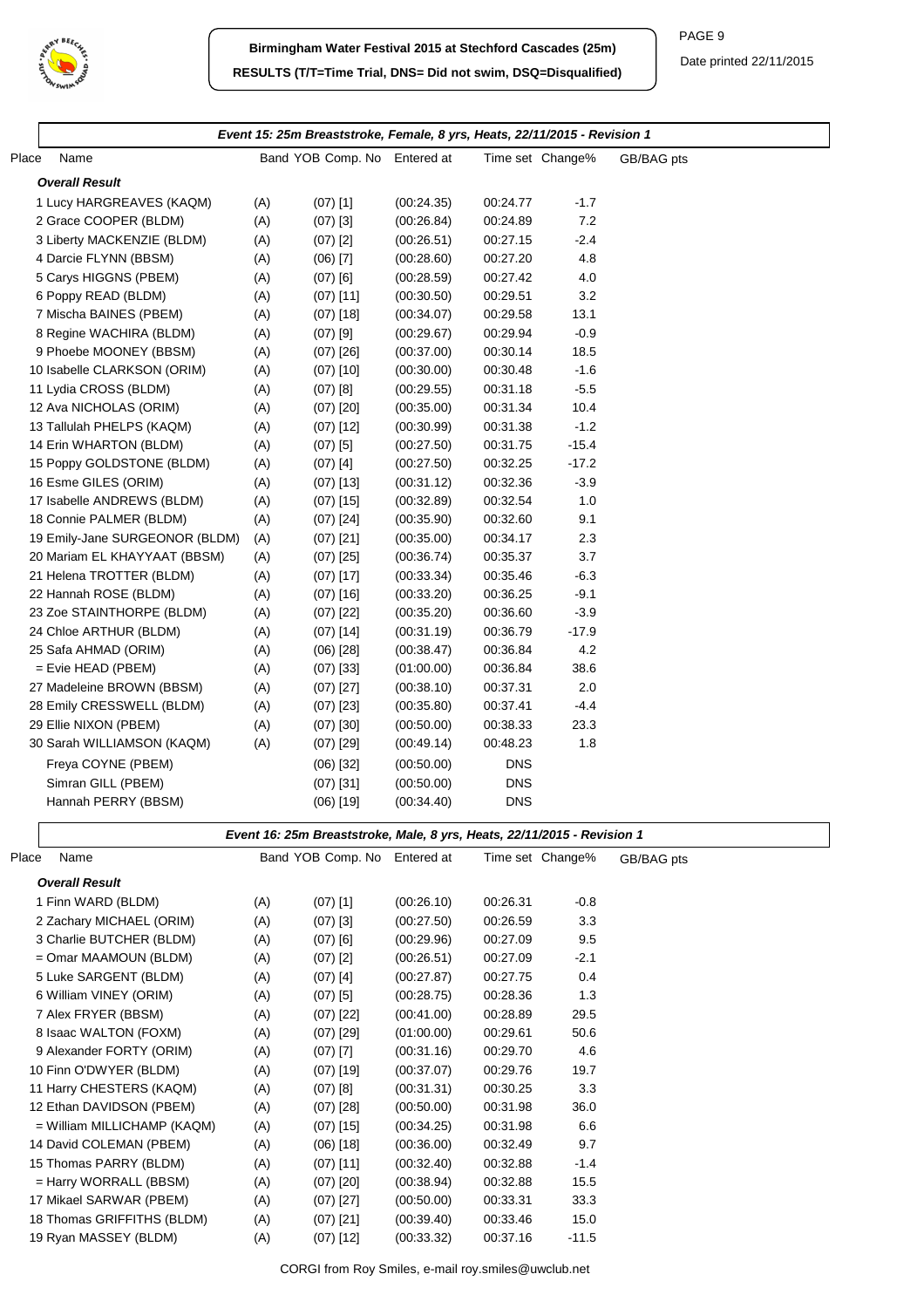

**Birmingham Water Festival 2015 at Stechford Cascades (25m) RESULTS (T/T=Time Trial, DNS= Did not swim, DSQ=Disqualified)** PAGE 10

| 20 Theo LANGSTONE (BLDM)        | (A) | $(07)$ [13] | (00.33.96) | 00:37.26   | $-9.7$  |
|---------------------------------|-----|-------------|------------|------------|---------|
| 21 Riley TALBOT-FIELDING (FOXM) | (A) | $(07)$ [30] | (01:00.00) | 00:37.55   | 37.4    |
| 22 Junaid KHAN (BBSM)           | (A) | $(07)$ [17] | (00:36.00) | 00:37.58   | $-4.3$  |
| 23 Sonny BUTCHER (BBSM)         | (A) | $(07)$ [14] | (00.34.00) | 00:37.87   | $-11.3$ |
| 24 Jack CHANG (PBEM)            | (A) | $(07)$ [23] | (00.41.44) | 00:41.66   | $-0.5$  |
| 25 Hayden COOPER (PBEM)         | (A) | $(07)$ [26] | (00.50.00) | 00:43.99   | 12.0    |
| Mason CARLESS (PBEM)            |     | $(07)$ [10] | (00:31.90) | <b>DNS</b> |         |
| Tionne CRITCHLOW-WOYO           |     | $(07)$ [25] | (00:50.00) | <b>DNS</b> |         |
| (PBEM)                          |     |             |            |            |         |
| Archie HODSON (KAQM)            |     | $(07)$ [9]  | (00.31.88) | <b>DNS</b> |         |
| Bruce STEVENSON (PBEM)          |     | $(07)$ [24] | (00:50.00) | <b>DNS</b> |         |
| Zachary WILSON (BBSM)           |     | $(07)$ [16] | (00:35.00) | <b>DNS</b> |         |
|                                 |     |             |            |            |         |

| Event 17: 25m Breaststroke, Female, 9 yrs, Heats, 22/11/2015 - Revision 2 |     |                              |            |            |                  |                           |  |  |  |
|---------------------------------------------------------------------------|-----|------------------------------|------------|------------|------------------|---------------------------|--|--|--|
| Place<br>Name                                                             |     | Band YOB Comp. No Entered at |            |            | Time set Change% | GB/BAG pts                |  |  |  |
| <b>Overall Result</b>                                                     |     |                              |            |            |                  |                           |  |  |  |
| 1 Grace JONES (BBSM)                                                      | (B) | $(06)$ [11]                  | (00:31.00) | 00:27.27   | 12.0             |                           |  |  |  |
| 2 AJ FINCH (FOXM)                                                         | (B) | $(06)$ [1]                   | (00:27.75) | 00:27.67   | 0.2              |                           |  |  |  |
| 3 Katie GREEN (BLDM)                                                      | (B) | $(06)$ [14]                  | (00:33.20) | 00:28.14   | 15.2             |                           |  |  |  |
| 4 Milauna-Tess DARRELL (BBSM)                                             | (B) | $(06)$ [10]                  | (00:30.00) | 00:28.26   | 5.8              |                           |  |  |  |
| 5 Emily TAYLOR (KAQM)                                                     | (B) | $(06)$ $[6]$                 | (00:28.75) | 00:28.45   | 1.0              |                           |  |  |  |
| 6 Grace KELLY (BBSM)                                                      | (B) | $(06)$ [8]                   | (00:29.00) | 00:29.27   | $-0.9$           |                           |  |  |  |
| 7 Sai ASHMAN (PBEM)                                                       | (B) | $(06)$ [12]                  | (00:32.38) | 00:29.37   | 9.2              |                           |  |  |  |
| 8 Danielle SIVITER (PBEM)                                                 | (B) | $(06)$ [7]                   | (00:28.82) | 00:29.54   | $-2.4$           |                           |  |  |  |
| 9 Georgia NORRIS (BBSM)                                                   | (B) | $(06)$ [27]                  | (00:38.00) | 00:30.14   | 20.6             |                           |  |  |  |
| 10 Grace MARNELL (PBEM)                                                   | (B) | $(06)$ [28]                  | (00:38.85) | 00:31.69   | 18.4             |                           |  |  |  |
| 11 Caitlin ANTCLIFF (BLDM)                                                | (B) | $(06)$ [13]                  | (00:33.00) | 00:31.95   | 3.1              |                           |  |  |  |
| 12 Anya DEWALTY (ORIM)                                                    | (B) | $(06)$ [23]                  | (00:36.65) | 00:32.95   | 10.0             |                           |  |  |  |
| 13 Josee EMERY (PBEM)                                                     | (B) | $(06)$ [29]                  | (00:39.73) | 00:36.58   | 7.9              |                           |  |  |  |
| 14 Poppy CHILES (KAQM)                                                    | (B) | $(06)$ [31]                  | (00:49.97) | 00:46.25   | 7.4              |                           |  |  |  |
| 15 Neha MEHRBAN (BBSM)                                                    | (B) | $(06)$ [20]                  | (00:36.00) | 00:46.94   | $-30.3$          |                           |  |  |  |
| 16 Tegan NOLAN (PBEM)                                                     | (B) | $(06)$ [19]                  | (00:35.00) | 00:46.95   | $-34.1$          |                           |  |  |  |
| Hannah BATEY (BLDM)                                                       |     | $(06)$ [15]                  | (00:34.52) | <b>DNS</b> |                  |                           |  |  |  |
| Ellen GALLIGAN (BBSM)                                                     |     | $(06)$ [18]                  | (00:35.00) | <b>DNS</b> |                  |                           |  |  |  |
| Emma KHAN (BBSM)                                                          |     | $(06)$ [9]                   | (00:29.00) | <b>DNS</b> |                  |                           |  |  |  |
| Erin PHILBIN (BBSM)                                                       |     | $(06)$ [17]                  | (00:35.00) | <b>DNS</b> |                  |                           |  |  |  |
| Lara ROWE (ORIM)                                                          |     | $(06)$ [3]                   | (00:28.00) | <b>DNS</b> |                  |                           |  |  |  |
| Ella WRIGHT (BBSM)                                                        |     | $(06)$ [21]                  | (00:36.00) | <b>DNS</b> |                  |                           |  |  |  |
| Isabel AMISS (BLDM)                                                       |     | $(06)$ [16]                  | (00:34.90) | <b>DSQ</b> |                  | Faulty arms               |  |  |  |
| Kadijha COX (PBEM)                                                        |     | $(06)$ [5]                   | (00:28.10) | SPD        |                  | Speeding 00:24.07         |  |  |  |
| Ruby EDMONDS (BLDM)                                                       |     | $(06)$ [22]                  | (00:36.40) | <b>DSQ</b> |                  | Faulty arms               |  |  |  |
| Leah RANKINE (BLDM)                                                       |     | $(06)$ [24]                  | (00:36.80) | <b>DSQ</b> |                  | incorrect stroke ar start |  |  |  |
| Leila ROWE (ORIM)                                                         |     | $(06)$ [4]                   | (00:28.00) | SPD        |                  | Speeding 00:26.70         |  |  |  |
| Amelia SELVEY (PBEM)                                                      |     | $(06)$ [32]                  | (00:51.87) | <b>DSQ</b> |                  | Faulty arms               |  |  |  |
| Sara SHABIR (BBSM)                                                        |     | $(06)$ [30]                  | (00:40.00) | <b>DSQ</b> |                  | Faulty arms               |  |  |  |
| Sana SIBAL (FOXM)                                                         |     | $(06)$ [2]                   | (00:27.99) | SPD        |                  | Speeding 00:26.50         |  |  |  |
| Rachel STEELE (BBSM)                                                      |     | $(06)$ [26]                  | (00:38.00) | <b>DSQ</b> |                  | <b>Faulty Finish</b>      |  |  |  |
| Libbylee STYLER (PBEM)                                                    |     | $(06)$ [33]                  | (00:29.64) | <b>DSQ</b> |                  | Faulty leg kick           |  |  |  |
| Kirsty THAI (PBEM)                                                        |     | $(06)$ [25]                  | (00:36.86) | <b>DSQ</b> |                  | Faulty leg kick           |  |  |  |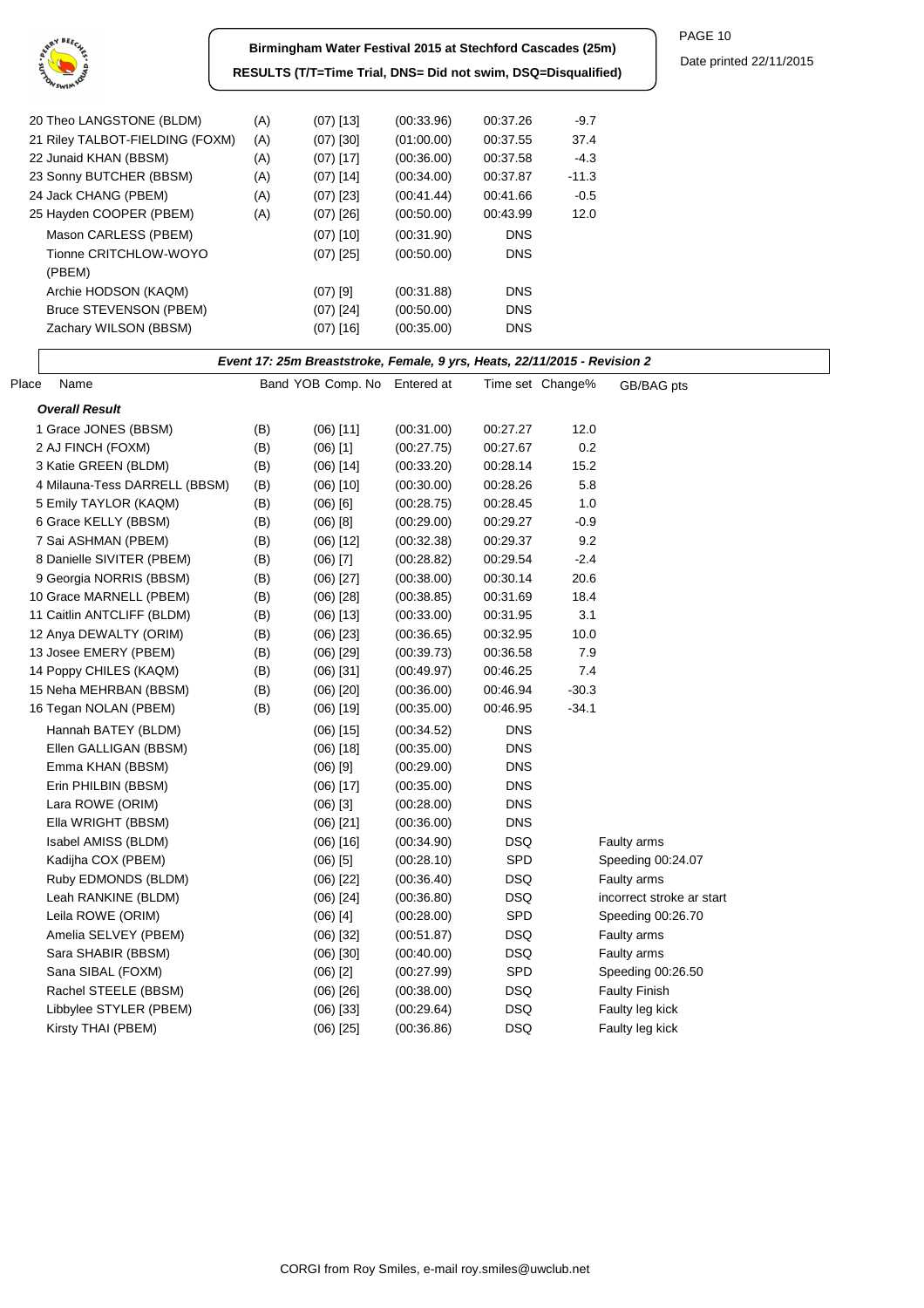

|       |                                   |     | Event 18: 25m Breaststroke, Male, 9 yrs, Heats, 22/11/2015 - Revision 1    |            |            |                  |                             |
|-------|-----------------------------------|-----|----------------------------------------------------------------------------|------------|------------|------------------|-----------------------------|
| Place | Name                              |     | Band YOB Comp. No Entered at                                               |            |            | Time set Change% | GB/BAG pts                  |
|       | <b>Overall Result</b>             |     |                                                                            |            |            |                  |                             |
|       | 1 Ben MCGRATH (FOXM)              | (B) | $(06)$ [19]                                                                | (01:00.00) | 00:27.94   | 53.4             |                             |
|       | 2 Jacob SMITH (KAQM)              | (B) | $(06)$ [9]                                                                 | (00:31.01) | 00:28.00   | 9.7              |                             |
|       | 3 Dylan HUNT (PBEM)               | (B) | $(06)$ [18]                                                                | (00:50.00) | 00:28.06   | 43.8             |                             |
|       | 4 Max CLINTON-TARESTAD (BBSM) (B) |     | $(06)$ [15]                                                                | (00:35.00) | 00:29.00   | 17.1             |                             |
|       | 5 Bradley FREER (KAQM)            | (B) | $(06)$ [7]                                                                 | (00:30.44) | 00:29.77   | 2.2              |                             |
|       | 6 Sam ROTHERHAM (ORIM)            | (B) | $(06)$ [12]                                                                | (00:32.70) | 00:30.52   | 6.6              |                             |
|       | 7 Oliver THORNE (BLDM)            | (B) | $(06)$ [5]                                                                 | (00:28.90) | 00:31.10   | $-7.6$           |                             |
|       | 8 James LONG (BBSM)               | (B) | $(06)$ [8]                                                                 | (00:31.00) | 00:31.53   | $-1.7$           |                             |
|       | 9 Marcus ANTRIM (BBSM)            | (B) | $(06)$ [13]                                                                | (00:33.86) | 00:32.13   | 5.1              |                             |
|       | 10 Aryan MASSEY-ARORA (ORIM)      | (B) | $(06)$ [10]                                                                | (00:31.46) | 00:32.88   | $-4.5$           |                             |
|       | 11 Jevan LOTAY (FOXM)             | (B) | $(06)$ [14]                                                                | (00:33.88) | 00:36.06   | $-6.4$           |                             |
|       | Kyrie ASHMAN (PBEM)               |     | $(06)$ [17]                                                                | (00:40.00) | <b>DSQ</b> |                  | <b>Faulty Finish</b>        |
|       | Jack ATKINS (BLDM)                |     | $(06)$ [2]                                                                 | (00:27.93) | SPD        |                  | Speeding 00:26.19           |
|       | James BAYNHAM (BBSM)              |     | $(06)$ [3]                                                                 | (00:28.00) | SPD        |                  | Speeding 00:26.63           |
|       | Afonso CAMPINO (BLDM)             |     | $(06)$ [11]                                                                | (00:32.30) | <b>DSQ</b> |                  | Faulty leg kick             |
|       | Jacob DUNN (PBEM)                 |     | $(06)$ [6]                                                                 | (00:29.45) | <b>DSQ</b> |                  | Started on rncorrect stroke |
|       | Thomas HILL (BLDM)                |     | $(06)$ [1]                                                                 | (00:27.89) | <b>DSQ</b> |                  | started on incorrect stroke |
|       | Harrison ROBERTS (BLDM)           |     | $(05)$ [16]                                                                | (00:38.50) | <b>DSQ</b> |                  | False start                 |
|       | George WOOD (KAQM)                |     | $(06)$ [4]                                                                 | (00:28.52) | SPD        |                  | Speeding 00:25.99           |
|       |                                   |     | Event 19: 50m Breaststroke, Female, 10 yrs, Heats, 22/11/2015 - Revision 2 |            |            |                  |                             |
| Place | Name                              |     | Band YOB Comp. No Entered at                                               |            |            | Time set Change% | GB/BAG pts                  |
|       | <b>Overall Result</b>             |     |                                                                            |            |            |                  |                             |
|       | 1 Hope MACKENZIE (BLDM)           | (C) | $(05)$ [2]                                                                 | (00:55.45) | 00:51.82   | 6.5              | 171 (171)                   |
|       | 2 Isabel HUGHES (PBEM)            | (C) | $(05)$ [15]                                                                | (01:20.00) | 00:59.28   | 25.9             | 114 (114)                   |
|       | 3 Lily DENTON (BBSM)              | (C) | $(05)$ [8]                                                                 | (01:06.00) | 01:00.83   | 7.8              | 106 (106)                   |
|       | 4 Clare MILLER (ORIM)             | (C) | $(05)$ [4]                                                                 | (00:58.45) | 01:02.74   | $-7.3$           | 96 (96)                     |
|       | 5 Abbie ARTHUR (BLDM)             | (C) | $(05)$ [7]                                                                 | (01:05.80) | 01:03.79   | 3.0              | 92 (92)                     |
|       | 6 Cleo WILLIAMS (ORIM)            | (C) | $(05)$ [14]                                                                | (01:13.42) | 01:04.82   | 11.7             | 87 (87)                     |
|       | 7 Ellis-Jay HAMILTON (FOXM)       | (C) | $(05)$ [12]                                                                | (01:09.01) | 01:05.37   | 5.2              | 85 (85)                     |
|       | 8 Sophie RHODES (BBSM)            | (C) | $(05)$ [9]                                                                 | (01:08.00) | 01:10.08   | $-3.0$           | 69 (69)                     |
|       | 9 Abigail NORRIS (FOXM)           | (C) | $(05)$ [18]                                                                | (03:00.00) | 01:13.83   | 58.9             | 59 (59)                     |
|       | 10 Lana MASSEY (BLDM)             | (C) | $(05)$ [3]                                                                 | (00:57.00) | 01:15.48   | $-32.4$          | 55 (55)                     |
|       | Rhea JOSHIPURA (PBEM)             |     | $(05)$ [17]                                                                | (02:31.00) | <b>DNS</b> |                  |                             |
|       | Niamh O'DONNELL (BBSM)            |     | $(05)$ [11]                                                                | (01:08.06) | <b>DNS</b> |                  |                             |
|       | Kyra PRIDDY (BLDM)                |     | $(05)$ [5]                                                                 | (01:02.76) | <b>DNS</b> |                  |                             |
|       | Neva BEVAN (KAQM)                 |     | $(04)$ [1]                                                                 | (00:54.00) | SPD        |                  | Speeding 00:49.63           |
|       | Sophie DOWDING (BBSM)             |     | $(05)$ [10]                                                                | (01:08.00) | <b>DSQ</b> |                  | Faulty leg kick             |
|       | Darcie PINNELL (KAQM)             |     | $(05)$ [13]                                                                | (01:12.22) | <b>DSQ</b> |                  | Faulty arms                 |
|       | Alicia THIEMANN (ORIM)            |     | $(05)$ [6]                                                                 | (01:05.00) | DSQ        |                  | Faulty arms                 |
|       | <b>JESSICA WILLIS (PBEM)</b>      |     | $(04)$ [16]                                                                | (01:25.01) | <b>DSQ</b> |                  | False start                 |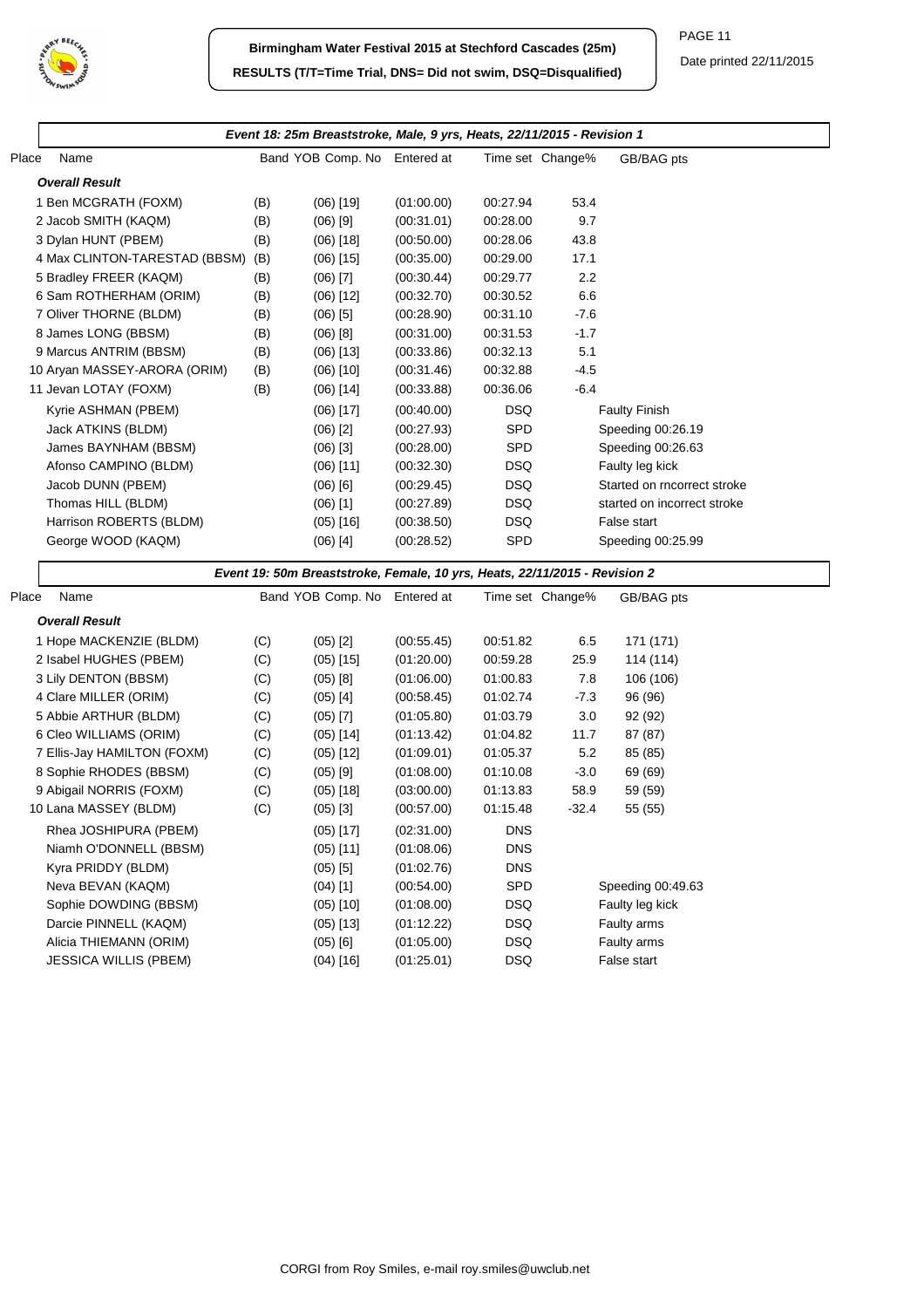

|       |                                |     | Event 20: 50m Breaststroke, Male, 10 yrs, Heats, 22/11/2015 - Revision 1 |            |            |                  |                      |  |
|-------|--------------------------------|-----|--------------------------------------------------------------------------|------------|------------|------------------|----------------------|--|
| Place | Name                           |     | Band YOB Comp. No Entered at                                             |            |            | Time set Change% | GB/BAG pts           |  |
|       | <b>Overall Result</b>          |     |                                                                          |            |            |                  |                      |  |
|       | 1 Alfie COWIE (FOXM)           | (C) | $(05)$ [11]                                                              | (03:00.00) | 01:01.86   | 65.6             | 68 (68)              |  |
|       | 2 Oliver ATKIN (BLDM)          | (C) | $(05)$ [3]                                                               | (01:00.23) | 01:05.34   | $-8.4$           | 57 (57)              |  |
|       | 3 Yicheng GUO (BBSM)           | (C) | $(05)$ [10]                                                              | (01:20.00) | 01:08.50   | 14.3             | 50 (50)              |  |
|       | 4 William BAILEY (BLDM)        | (C) | $(05)$ [9]                                                               | (01:15.20) | 01:08.66   | 8.6              | 49 (49)              |  |
|       | Matthew COWLING (BBSM)         |     | $(05)$ [7]                                                               | (01:10.00) | <b>DNS</b> |                  |                      |  |
|       | Danyal GRETTON (FOXM)          |     | $(05)$ [6]                                                               | (01:07.80) | <b>DSQ</b> |                  | Faulty arms          |  |
|       | Gabriel LINS (ORIM)            |     |                                                                          | (01:05.55) | <b>DSQ</b> |                  | <b>Faulty Finish</b> |  |
|       | Janos MAZAK (ORIM)             |     | $(05)$ [5]<br>$(05)$ [2]                                                 | (01:00.00) | <b>DSQ</b> |                  | False start          |  |
|       | Christian STANLEY (BBSM)       |     | $(05)$ [8]                                                               | (01:10.00) | <b>DSQ</b> |                  | False start          |  |
|       | Charlie WARD (BLDM)            |     | $(05)$ [1]                                                               | (00:58.20) | <b>DSQ</b> |                  | <b>Faulty Finish</b> |  |
|       | Alexander WILSON (BBSM)        |     | (05) [4]                                                                 | (01:01.00) | DSQ        |                  | <b>Faulty Finish</b> |  |
|       |                                |     |                                                                          |            |            |                  |                      |  |
|       |                                |     | Event 21: 25m Freestyle, Female, 8 yrs, Heats, 22/11/2015 - Revision 2   |            |            |                  |                      |  |
| Place | Name                           |     | Band YOB Comp. No Entered at                                             |            |            | Time set Change% | GB/BAG pts           |  |
|       | <b>Overall Result</b>          |     |                                                                          |            |            |                  |                      |  |
|       | 1 Lucy HARGREAVES (KAQM)       | (A) | $(07)$ [1]                                                               | (00:18.94) | 00:19.67   | $-3.8$           |                      |  |
|       | 2 Carys HIGGNS (PBEM)          | (A) | $(07)$ [2]                                                               | (00:20.24) | 00:19.87   | 1.8              |                      |  |
|       | 3 Phoebe MOONEY (BBSM)         | (A) | $(07)$ [26]                                                              | (00:28.00) | 00:20.21   | 27.8             |                      |  |
|       | 4 Darcie FLYNN (BBSM)          | (A) | $(06)$ [7]                                                               | (00:23.04) | 00:20.74   | 9.9              |                      |  |
|       | $=$ Poppy READ (BLDM)          | (A) | $(07)$ [10]                                                              | (00:23.50) | 00:20.74   | 11.7             |                      |  |
|       | 6 Connie PALMER (BLDM)         | (A) | $(07)$ [29]                                                              | (00:29.40) | 00:20.87   | 29.0             |                      |  |
|       | 7 Emily CRESSWELL (BLDM)       | (A) | $(07)$ [17]                                                              | (00:24.80) | 00:21.15   | 14.7             |                      |  |
|       | 8 Poppy GOLDSTONE (BLDM)       | (A) | $(07)$ [4]                                                               | (00:21.48) | 00:21.26   | 1.0              |                      |  |
|       | 9 Evie JENKINS (KAQM)          | (A) | $(07)$ [3]                                                               | (00:20.81) | 00:21.43   | $-2.9$           |                      |  |
|       | 10 Regine WACHIRA (BLDM)       | (A) | $(07)$ [8]                                                               | (00:23.20) | 00:21.78   | 6.1              |                      |  |
|       | 11 Isabelle CLARKSON (ORIM)    | (A) | $(07)$ [6]                                                               | (00:22.75) | 00:22.06   | 3.0              |                      |  |
|       | 12 Liberty MACKENZIE (BLDM)    | (A) | $(07)$ [5]                                                               | (00:22.51) | 00:22.24   | 1.1              |                      |  |
|       | 13 Grace COOPER (BLDM)         | (A) | $(07)$ [9]                                                               | (00:23.48) | 00:22.54   | 4.0              |                      |  |
|       | 14 Lydia CROSS (BLDM)          | (A) | $(07)$ [14]                                                              | (00:24.58) | 00:22.79   | 7.2              |                      |  |
|       | 15 Mischa BAINES (PBEM)        | (A) | $(07)$ [16]                                                              | (00:24.74) | 00:23.37   | 5.5              |                      |  |
|       | 16 Erin WHARTON (BLDM)         | (A) | $(07)$ [11]                                                              | (00:23.63) | 00:23.39   | 1.0              |                      |  |
|       | 17 Isabelle ANDREWS (BLDM)     | (A) | $(07)$ [12]                                                              | (00:23.98) | 00:23.60   | 1.5              |                      |  |
|       | 18 Madeleine BROWN (BBSM)      | (A) | $(07)$ [15]                                                              | (00:24.68) | 00:23.94   | 2.9              |                      |  |
|       | 19 Ellie NIXON (PBEM)          | (A) | $(07)$ [33]                                                              | (00:40.00) | 00:24.28   | 39.3             |                      |  |
|       | 20 Emily-Jane SURGEONOR (BLDM) | (A) | $(07)$ [22]                                                              | (00:26.87) | 00:24.32   | 9.4              |                      |  |
|       | 21 Tallulah PHELPS (KAQM)      | (A) | $(07)$ [13]                                                              | (00:24.33) | 00:24.54   | $-0.8$           |                      |  |
|       | 22 Zoe STAINTHORPE (BLDM)      | (A) | $(07)$ [20]                                                              | (00:26.40) | 00:25.48   | 3.4              |                      |  |
|       | 23 Safa AHMAD (ORIM)           | (A) | $(06)$ [23]                                                              | (00:27.15) | 00:25.52   | 6.0              |                      |  |
|       | 24 Esme GILES (ORIM)           | (A) | $(07)$ [31]                                                              | (00:33.73) | 00:25.53   | 24.3             |                      |  |
|       | 25 Mariam EL KHAYYAAT (BBSM)   | (A) | $(07)$ [25]                                                              | (00:27.58) | 00:25.67   | 6.9              |                      |  |
|       | 26 Evie HEAD (PBEM)            | (A) | $(07)$ [32]                                                              | (00.40.00) | 00:25.74   | 35.6             |                      |  |
|       | 27 Chloe ARTHUR (BLDM)         | (A) | $(07)$ [24]                                                              | (00:27.20) | 00:25.83   | 5.0              |                      |  |
|       | 28 Helena TROTTER (BLDM)       | (A) | $(07)$ [30]                                                              | (00:32.29) | 00:27.52   | 14.7             |                      |  |
|       | 29 Mia KIBBLE (BLDM)           | (A) | $(07)$ [27]                                                              | (00:28.80) | 00:31.17   | $-8.2$           |                      |  |
|       | 30 Hannah ROSE (BLDM)          | (A) | $(07)$ [19]                                                              | (00:26.10) | 00:32.64   | $-25.0$          |                      |  |
|       | 31 Sarah WILLIAMSON (KAQM)     | (A) | $(07)$ [18]                                                              | (00:25.29) | 00:33.76   | $-33.4$          |                      |  |
|       | Freya COYNE (PBEM)             |     | $(06)$ [35]                                                              | (00:40.00) | <b>DNS</b> |                  |                      |  |
|       | Simran GILL (PBEM)             |     | $(07)$ [34]                                                              | (00:40.00) | <b>DNS</b> |                  |                      |  |
|       | Ava NICHOLAS (ORIM)            |     | $(07)$ [28]                                                              | (00:29.00) | <b>DNS</b> |                  |                      |  |
|       | Hannah PERRY (BBSM)            |     | $(06)$ [21]                                                              | (00:26.50) | <b>DNS</b> |                  |                      |  |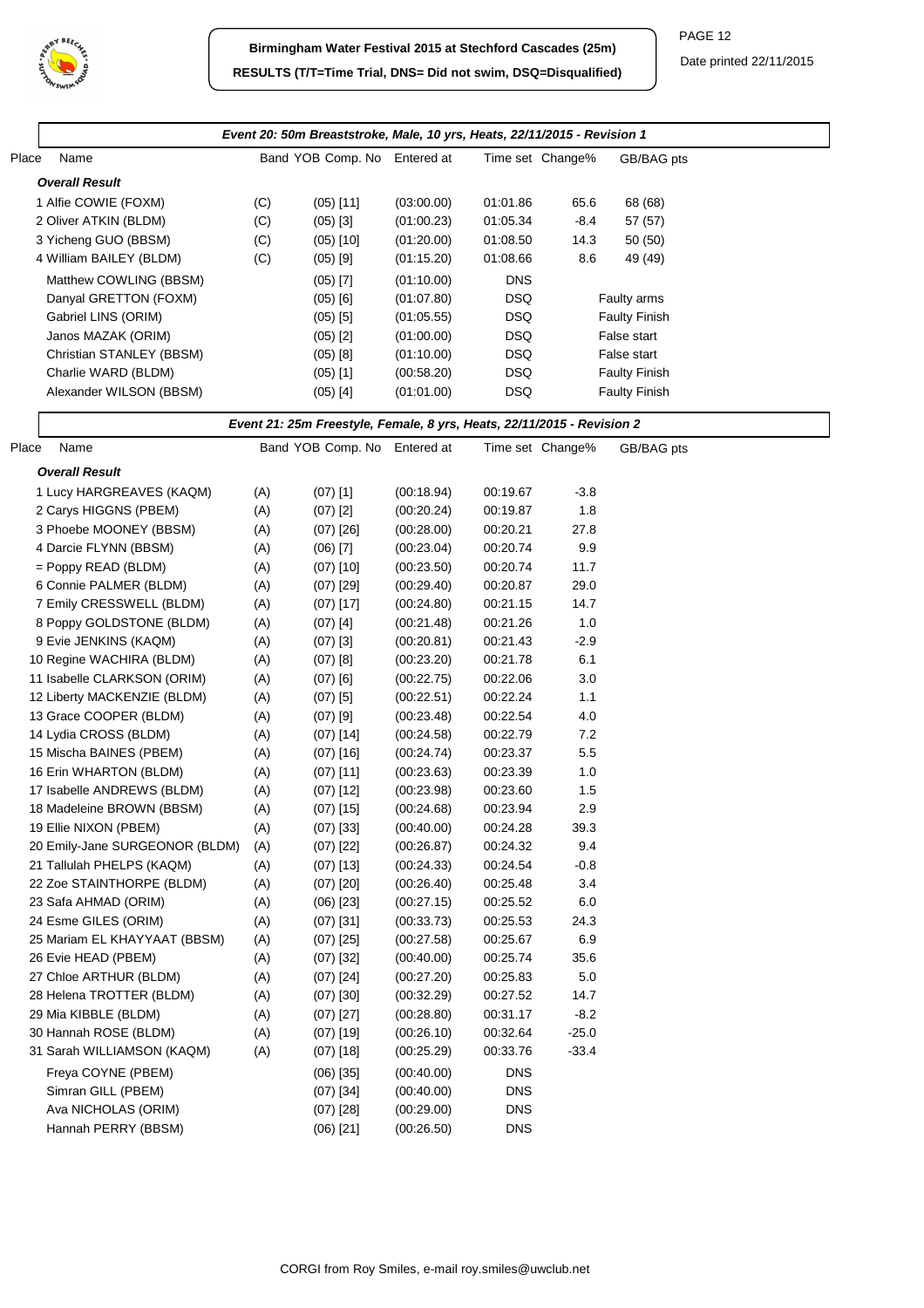

|       |                                 |     | Event 22: 25m Freestyle, Male, 8 yrs, Heats, 22/11/2015 - Revision 1 |            |            |                  |            |
|-------|---------------------------------|-----|----------------------------------------------------------------------|------------|------------|------------------|------------|
| Place | Name                            |     | Band YOB Comp. No Entered at                                         |            |            | Time set Change% | GB/BAG pts |
|       | <b>Overall Result</b>           |     |                                                                      |            |            |                  |            |
|       | 1 Luke SARGENT (BLDM)           | (A) | $(07)$ [2]                                                           | (00:19.71) | 00:18.86   | 4.3              |            |
|       | 2 Charlie BUTCHER (BLDM)        | (A) | $(07)$ [1]                                                           | (00:19.36) | 00:18.89   | 2.4              |            |
|       | 3 Bronson BIRD (KAQM)           | (A) | $(07)$ [15]                                                          | (00:23.18) | 00:19.27   | 16.8             |            |
|       | 4 William VINEY (ORIM)          | (A) | $(07)$ [4]                                                           | (00:20.44) | 00:20.06   | 1.8              |            |
|       | 5 Omar MAAMOUN (BLDM)           | (A) | $(07)$ [3]                                                           | (00:19.96) | 00:20.19   | $-1.1$           |            |
|       | 6 Finn WARD (BLDM)              | (A) | $(07)$ [7]                                                           | (00:21.10) | 00:20.29   | 3.8              |            |
|       | 7 Zachary MICHAEL (ORIM)        | (A) | $(07)$ [5]                                                           | (00:20.50) | 00:20.56   | $-0.2$           |            |
|       | 8 Damien BATCHELOR (BLDM)       | (A) | $(07)$ [14]                                                          | (00:23.00) | 00:20.77   | 9.6              |            |
|       | 9 Isaac WALTON (FOXM)           | (A) | $(07)$ [31]                                                          | (01:00.00) | 00:21.42   | 64.3             |            |
|       | 10 Alexander FORTY (ORIM)       | (A) | $(07)$ [11]                                                          | (00:22.40) | 00:21.45   | 4.2              |            |
|       | 11 Thomas PARRY (BLDM)          | (A) | $(07)$ [10]                                                          | (00:22.10) | 00:21.92   | 0.8              |            |
|       | 12 Finn O'DWYER (BLDM)          | (A) | $(07)$ [9]                                                           | (00:22.05) | 00:22.00   | 0.2              |            |
|       | 13 Alex FRYER (BBSM)            | (A) | $(07)$ [26]                                                          | (00:34.00) | 00:22.22   | 34.6             |            |
|       | 14 Sonny BUTCHER (BBSM)         | (A) | $(07)$ [8]                                                           | (00:22.00) | 00:22.36   | $-1.6$           |            |
|       | 15 William MILLICHAMP (KAQM)    | (A) | $(07)$ [16]                                                          | (00:24.75) | 00:22.91   | 7.4              |            |
|       | 16 Harry CHESTERS (KAQM)        | (A) | $(07)$ [6]                                                           | (00:20.85) | 00:23.00   | $-10.3$          |            |
|       | 17 Riley TALBOT-FIELDING (FOXM) | (A) | $(07)$ [32]                                                          | (01:00.00) | 00:23.90   | 60.1             |            |
|       | 18 David COLEMAN (PBEM)         | (A) | $(06)$ [18]                                                          | (00:27.26) | 00:24.36   | 10.6             |            |
|       | 19 Ashley O'NEILL (KAQM)        | (A) | $(07)$ [20]                                                          | (00:29.12) | 00:24.44   | 16.0             |            |
|       | 20 Theo LANGSTONE (BLDM)        | (A) | $(07)$ [17]                                                          | (00:25.04) | 00:24.78   | 1.0              |            |
|       | 21 Ethan DAVIDSON (PBEM)        | (A) | $(07)$ [30]                                                          | (00.40.00) | 00:25.52   | 36.2             |            |
|       | 22 Ryan MASSEY (BLDM)           | (A) | $(07)$ [13]                                                          | (00:22.59) | 00:25.54   | $-13.0$          |            |
|       | 23 Jack CHANG (PBEM)            | (A) | $(07)$ [19]                                                          | (00:28.38) | 00:28.09   | 1.0              |            |
|       | 24 Harry WORRALL (BBSM)         | (A) | $(07)$ [21]                                                          | (00:29.13) | 00:28.20   | 3.1              |            |
|       | 25 Junaid KHAN (BBSM)           | (A) | $(07)$ [24]                                                          | (00:32.00) | 00:29.35   | 8.2              |            |
|       | 26 Hayden COOPER (PBEM)         | (A) | $(07)$ [27]                                                          | (00:36.74) | 00:31.52   | 14.2             |            |
|       | 27 Mikael SARWAR (PBEM)         | (A) | $(07)$ [25]                                                          | (00:33.48) | 00:31.75   | 5.1              |            |
|       | Mason CARLESS (PBEM)            |     | $(07)$ [12]                                                          | (00:22.56) | <b>DNS</b> |                  |            |
|       | Tionne CRITCHLOW-WOYO           |     | $(07)$ [29]                                                          | (00:40.00) | <b>DNS</b> |                  |            |
|       | (PBEM)                          |     |                                                                      |            |            |                  |            |
|       | Archie HODSON (KAQM)            |     | $(07)$ [22]                                                          | (00:29.15) | <b>DNS</b> |                  |            |
|       | Bruce STEVENSON (PBEM)          |     | $(07)$ [28]                                                          | (00:40.00) | <b>DNS</b> |                  |            |
|       | Zachary WILSON (BBSM)           |     | $(07)$ [23]                                                          | (00:31.00) | <b>DNS</b> |                  |            |

## **Event 23: 25m Freestyle, Female, 9 yrs, Heats, 22/11/2015 - Revision 2**

| Place | Name                          |     | Band YOB Comp. No Entered at |            |          | Time set Change% | GB/BAG pts |
|-------|-------------------------------|-----|------------------------------|------------|----------|------------------|------------|
|       | <b>Overall Result</b>         |     |                              |            |          |                  |            |
|       | 1 Grace KELLY (BBSM)          | (B) | $(06)$ [14]                  | (00:26.00) | 00:20.12 | 22.6             |            |
|       | 2 Sai ASHMAN (PBEM)           | (B) | $(06)$ [8]                   | (00:22.96) | 00:20.62 | 10.1             |            |
|       | $=$ AJ FINCH (FOXM)           | (B) | $(06)$ [9]                   | (00:23.14) | 00:20.62 | 10.8             |            |
|       | 4 Milauna-Tess DARRELL (BBSM) | (B) | $(06)$ [15]                  | (00:26.00) | 00:21.36 | 17.8             |            |
|       | 5 Emily TAYLOR (KAQM)         | (B) | $(06)$ [1]                   | (00:20.14) | 00:21.40 | $-6.2$           |            |
|       | 6 Anya DEWALTY (ORIM)         | (B) | $(06)$ [10]                  | (00:23.66) | 00:21.46 | 9.2              |            |
|       | 7 Leila ROWE (ORIM)           | (B) | $(06)$ $[6]$                 | (00:22.00) | 00:22.01 | $-0.0$           |            |
|       | 8 Georgia NORRIS (BBSM)       | (B) | $(06)$ [29]                  | (00:32.00) | 00:22.16 | 30.7             |            |
|       | 9 Katie GREEN (BLDM)          | (B) | $(06)$ [18]                  | (00:26.50) | 00:22.37 | 15.5             |            |
|       | 10 Caitlin ANTCLIFF (BLDM)    | (B) | $(06)$ [7]                   | (00:22.78) | 00:23.42 | $-2.8$           |            |
|       | 11 Libbylee STYLER (PBEM)     | (B) | $(06)$ [34]                  | (00:21.90) | 00:23.95 | $-9.3$           |            |
|       | 12 Leah RANKINE (BLDM)        | (B) | $(06)$ [16]                  | (00:26.30) | 00:24.45 | 7.0              |            |
|       | 13 Kirsty THAI (PBEM)         | (B) | $(06)$ [20]                  | (00:27.15) | 00:24.50 | 9.7              |            |
|       | 14 Danielle SIVITER (PBEM)    | (B) | $(06)$ [11]                  | (00:23.95) | 00:24.52 | $-2.3$           |            |
|       | 15 Grace MARNELL (PBEM)       | (B) | $(06)$ [25]                  | (00:30.51) | 00:24.84 | 18.5             |            |
|       | 16 Tegan NOLAN (PBEM)         | (B) | $(06)$ [24]                  | (00:30.00) | 00:26.32 | 12.2             |            |
|       | 17 Rachel STEELE (BBSM)       | (B) | $(06)$ [12]                  | (00:25.00) | 00:26.41 | $-5.6$           |            |
|       | 18 Josee EMERY (PBEM)         | (B) | $(06)$ [19]                  | (00:27.06) | 00:27.74 | $-2.5$           |            |
|       | 19 Isabel AMISS (BLDM)        | (B) | $(06)$ [13]                  | (00:25.90) | 00:28.26 | $-9.1$           |            |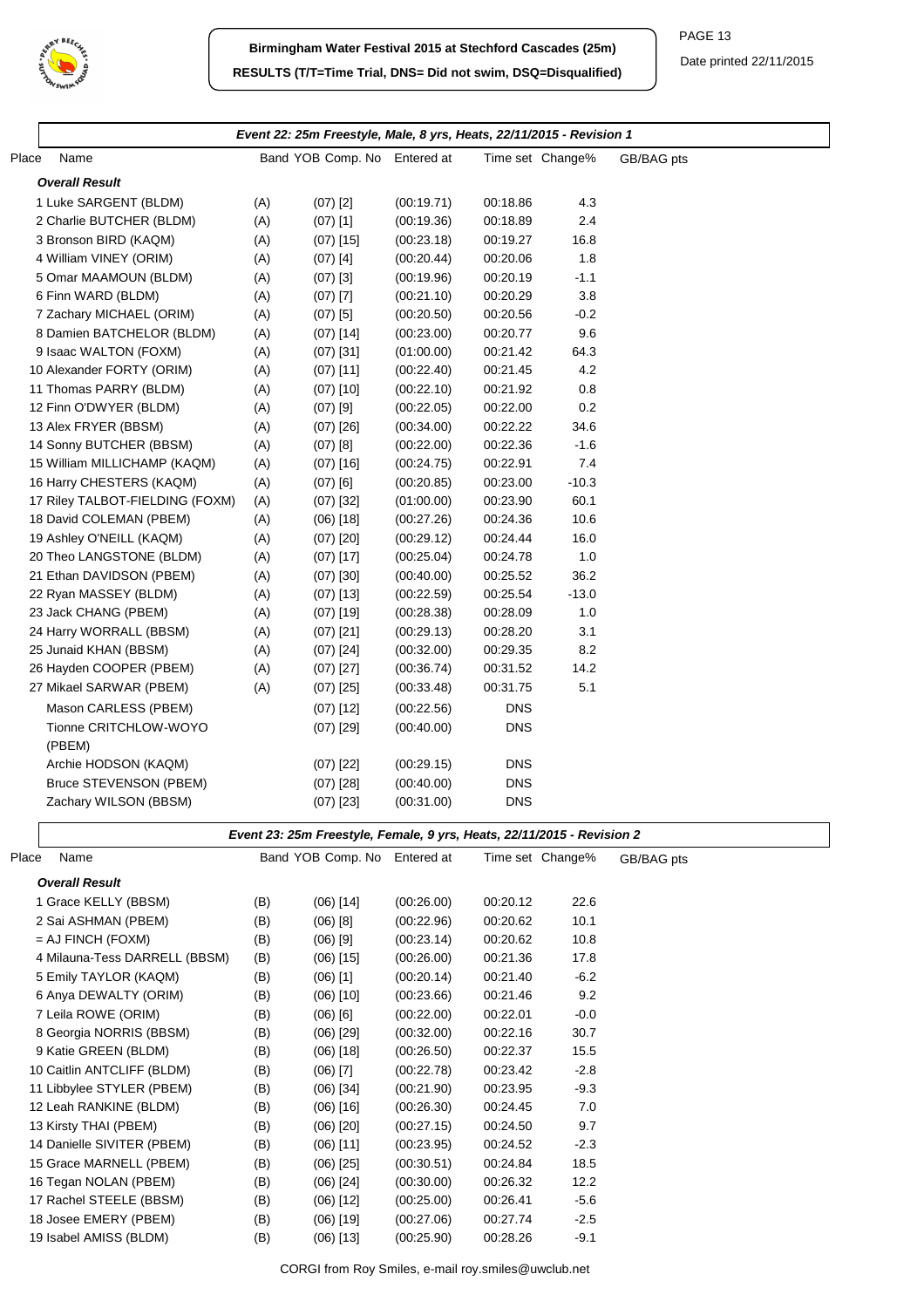

**Birmingham Water Festival 2015 at Stechford Cascades (25m) RESULTS (T/T=Time Trial, DNS= Did not swim, DSQ=Disqualified)** PAGE 14

Date printed 22/11/2015

| 20 Ruby EDMONDS (BLDM)  | (B) | $(06)$ [17] | (00.26.40) | 00:29.49   | $-11.7$           |
|-------------------------|-----|-------------|------------|------------|-------------------|
| 21 Amelia SELVEY (PBEM) | (B) | $(06)$ [31] | (00:32.31) | 00:29.71   | 8.0               |
| 22 Poppy CHILES (KAQM)  | (B) | $(06)$ [22] | (00:28.12) | 00:31.89   | $-13.4$           |
| 23 Neha MEHRBAN (BBSM)  | (B) | $(06)$ [32] | (00:33.00) | 00:34.06   | $-3.2$            |
| 24 Sara SHABIR (BBSM)   | (B) | $(06)$ [30] | (00:32.00) | 00:38.50   | $-20.3$           |
| Hannah BATEY (BLDM)     |     | $(06)$ [23] | (00:28.72) | <b>DNS</b> |                   |
| Abigail DIEDRICK (PBEM) |     | $(06)$ [33] | (00.40.00) | <b>DNS</b> |                   |
| Ellen GALLIGAN (BBSM)   |     | $(06)$ [26] | (00:31.00) | <b>DNS</b> |                   |
| Emma KHAN (BBSM)        |     | $(06)$ [21] | (00:28.00) | <b>DNS</b> |                   |
| Erin PHILBIN (BBSM)     |     | $(06)$ [28] | (00:32.00) | <b>DNS</b> |                   |
| Lara ROWE (ORIM)        |     | $(06)$ [5]  | (00:22.00) | <b>DNS</b> |                   |
| Ella WRIGHT (BBSM)      |     | $(06)$ [27] | (00:31.00) | <b>DNS</b> |                   |
| Kadijha COX (PBEM)      |     | $(06)$ [4]  | (00:20.62) | <b>SPD</b> | Speeding 00:19.81 |
| Grace JONES (BBSM)      |     | $(06)$ [3]  | (00:20.60) | <b>SPD</b> | Speeding 00:19.13 |
| Sana SIBAL (FOXM)       |     | $(06)$ [2]  | (00:20.41) | <b>SPD</b> | Speeding 00:19.23 |
|                         |     |             |            |            |                   |

## **Event 24: 25m Freestyle, Male, 9 yrs, Heats, 22/11/2015 - Revision 1**

| Place | Name                           |     | Band YOB Comp. No Entered at |            |            | Time set Change% | GB/BAG pts        |
|-------|--------------------------------|-----|------------------------------|------------|------------|------------------|-------------------|
|       | <b>Overall Result</b>          |     |                              |            |            |                  |                   |
|       | 1 Jevan LOTAY (FOXM)           | (B) | $(06)$ [19]                  | (00:34.47) | 00:20.10   | 41.6             |                   |
|       | 2 Ben MCGRATH (FOXM)           | (B) | $(06)$ [21]                  | (01:00.00) | 00:20.32   | 66.1             |                   |
|       | 3 Jacob SMITH (KAQM)           | (B) | $(06)$ $[6]$                 | (00:21.64) | 00:20.68   | 4.4              |                   |
|       | 4 Thomas HILL (BLDM)           | (B) | $(06)$ [5]                   | (00:21.53) | 00:21.10   | 1.9              |                   |
|       | 5 Sam ROTHERHAM (ORIM)         | (B) | $(06)$ [1]                   | (00:20.40) | 00:21.16   | $-3.7$           |                   |
|       | 6 Jacob DUNN (PBEM)            | (B) | $(06)$ [3]                   | (00:21.02) | 00:21.20   | $-0.8$           |                   |
|       | 7 Bradley FREER (KAQM)         | (B) | $(06)$ [8]                   | (00:22.37) | 00:22.49   | $-0.5$           |                   |
|       | 8 Ethan TUMBOS (KAQM)          | (B) | $(06)$ [17]                  | (00:27.04) | 00:22.69   | 16.0             |                   |
|       | 9 Dylan HUNT (PBEM)            | (B) | $(06)$ [20]                  | (00:40.00) | 00:23.31   | 41.7             |                   |
|       | 10 Max CLINTON-TARESTAD (BBSM) | (B) | $(06)$ [13]                  | (00:25.60) | 00:23.69   | 7.4              |                   |
|       | 11 Afonso CAMPINO (BLDM)       | (B) | $(06)$ [12]                  | (00:25.20) | 00:23.70   | 5.9              |                   |
|       | 12 Marcus ANTRIM (BBSM)        | (B) | $(06)$ [16]                  | (00:26.77) | 00:23.98   | 10.4             |                   |
|       | 13 Harrison ROBERTS (BLDM)     | (B) | $(05)$ [15]                  | (00:26.50) | 00:24.44   | 7.7              |                   |
|       | 14 Aryan MASSEY-ARORA (ORIM)   | (B) | $(06)$ [9]                   | (00:22.46) | 00:25.83   | $-15.0$          |                   |
|       | 15 Oliver THORNE (BLDM)        | (B) | $(06)$ [11]                  | (00:23.90) | 00:26.27   | $-9.9$           |                   |
|       | 16 Kyrie ASHMAN (PBEM)         | (B) | $(06)$ [18]                  | (00:28.00) | 00:31.62   | $-12.9$          |                   |
|       | Jack ATKINS (BLDM)             |     | $(06)$ [2]                   | (00:20.55) | <b>SPD</b> |                  | Speeding 00:18.68 |
|       | James BAYNHAM (BBSM)           |     | $(06)$ [10]                  | (00:23.00) | <b>SPD</b> |                  | Speeding 00:19.30 |
|       | Reece HOLT (BLDM)              |     | $(06)$ [14]                  | (00:25.80) | SPD        |                  | Speeding 00:19.49 |
|       | James LONG (BBSM)              |     | $(06)$ [7]                   | (00:22.00) | SPD        |                  | Speeding 00:19.30 |
|       | George WOOD (KAQM)             |     | $(06)$ [4]                   | (00:21.37) | DSQ.       |                  | False start       |
|       |                                |     |                              |            |            |                  |                   |

## **Event 25: 50m Freestyle, Female, 10 yrs, Heats, 22/11/2015 - Revision 1**

| Place | Name                        |     | Band YOB Comp. No | Entered at | Time set Change% |        | GB/BAG pts |
|-------|-----------------------------|-----|-------------------|------------|------------------|--------|------------|
|       | <b>Overall Result</b>       |     |                   |            |                  |        |            |
|       | 1 Georgia O'NEILL (KAQM)    | (C) | $(05)$ [1]        | (00:42.55) | 00:39.49         | 7.1    | 203 (203)  |
|       | 2 Neva BEVAN (KAQM)         | (C) | $(04)$ [2]        | (00:42.58) | 00:40.94         | 3.8    | 182 (182)  |
|       | 3 Hope MACKENZIE (BLDM)     | (C) | $(05)$ [4]        | (00:46.49) | 00:43.88         | 5.6    | 148 (148)  |
|       | 4 Maddy PHILLIPS (BBSM)     | (C) | $(05)$ [18]       | (00:58.00) | 00:45.68         | 21.2   | 131 (131)  |
|       | 5 Abbie ARTHUR (BLDM)       | (C) | $(05)$ [3]        | (00:43.20) | 00:46.04         | $-6.5$ | 128 (128)  |
|       | 6 Ellis-Jay HAMILTON (FOXM) | (C) | $(05)$ [5]        | (00:47.21) | 00:47.74         | $-1.1$ | 115 (115)  |
|       | 7 Isabel HUGHES (PBEM)      | (C) | $(05)$ [8]        | (00:50.00) | 00:48.52         | 2.9    | 109 (109)  |
|       | 8 Lana MASSEY (BLDM)        | (C) | $(05)$ [6]        | (00:49.25) | 00:48.98         | 0.5    | 106 (106)  |
|       | 9 JESSICA WILLIS (PBEM)     | (C) | $(04)$ [9]        | (00:50.81) | 00:49.46         | 2.6    | 103 (103)  |
|       | 10 Clare MILLER (ORIM)      | (C) | $(05)$ [16]       | (00:56.95) | 00:50.41         | 11.4   | 97 (97)    |
|       | 11 Lily DENTON (BBSM)       | (C) | $(05)$ [17]       | (00:58.00) | 00:52.21         | 9.9    | 88 (88)    |
|       | 12 Sophie DOWDING (BBSM)    | (C) | $(05)$ [11]       | (00:51.00) | 00:54.44         | $-6.7$ | 77 (77)    |
|       | 13 Darcie PINNELL (KAQM)    | (C) | $(05)$ [13]       | (00:53.89) | 00:57.69         | $-7.0$ | 65 (65)    |
|       | 14 Sophie RHODES (BBSM)     | (C) | $(05)$ [15]       | (00:55.00) | 00:59.04         | $-7.3$ | 60 (60)    |
|       | 15 Cleo WILLIAMS (ORIM)     | (C) | $(05)$ [19]       | (01:11.19) | 01:01.17         | 14.0   | 54 (54)    |